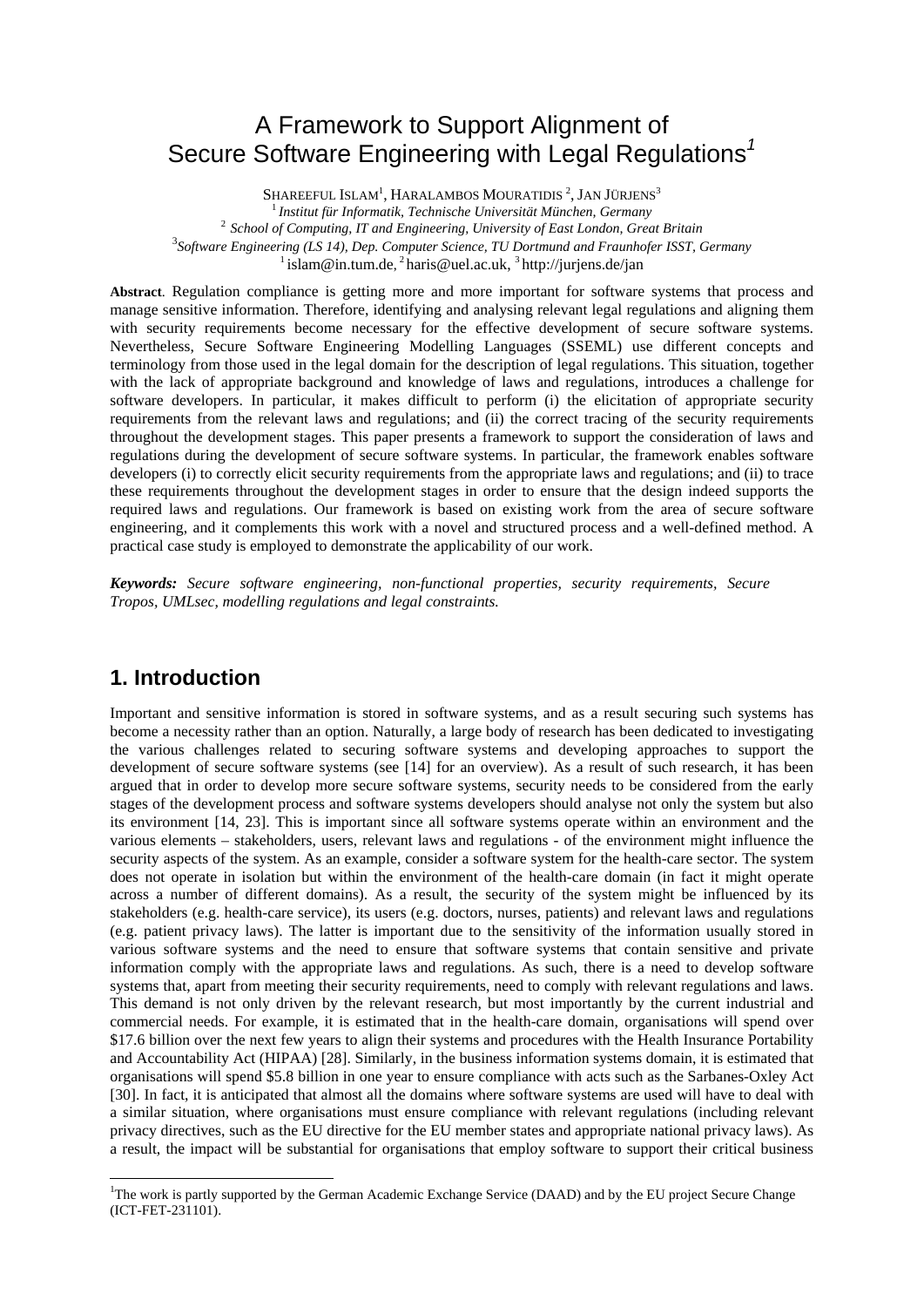process as well as manage sensitive information or for organisations that develop software systems. A number of those organisations are developing procedures and methodologies to support the development of secure software systems and the alignment of the system's security requirements with relevant regulations and laws. For example, the software company Microsoft has released an extensive set of privacy guidelines and incorporated them into their Microsoft Security Development Lifecycle (SDL) [35].

However, eliciting security requirements from relevant laws and regulations is a difficult task for a number of reasons. First of all, legal text is hard to interpret [34, 41] by people without appropriate knowledge, such as software developers. This is due to issues such as ambiguity (when articles in regulations can be interpreted in several ways), cross reference (when one article from one section is related to another article from another section), and incompleteness (when regulations do not provide guidance for specific circumstances and/or situations), Secondly, concepts and terminology used to express laws and regulations are fundamentally different from those used to express software systems security requirements [15]. On one hand, laws are expressed in terms of rights, using concepts such as privilege, duty, liability and obligation, which control stakeholder behaviour within a specified context [43]. On the other hand, security requirements are expressed using concepts, such as stakeholder, goal, security constraint, threat, which aim to model system behaviour alongside a number of security related restrictions that ensure correctness, reliability and robustness of the software system [9]. Thirdly, the lack of maturity of the relevant laws and of the area of security requirements engineering introduces an extra challenge. Information security and data privacy laws are relatively new, unstable, and incomplete [34]. External events such as new security threats and vulnerabilities, as well as technological progress can trigger changes to the relevant laws. Similarly, the area of security requirements engineering is relatively new and there are still no widely agreed definitions for a number of concepts used, nor widely accepted methods and methodologies for security requirements elicitation and development [14].

Within the above context, the novel contribution of this paper is a framework that supports (i) the elicitation and analysis of security requirements from relevant regulations and laws; and (ii) the development of a design that satisfies these requirements. The presented framework is based on previous work from the areas of security requirements engineering [19, 20] and model-based security engineering [23]. In particular, the framework supports the integration of the Secure Tropos methodology, to support the elicitation and analysis of security requirements, and UMLsec, to support the development of a design to satisfy the elicited security requirements. The selection of these two approaches is based on a number of reasons. First of all, the Secure Tropos methodology uses the same concepts and notations throughout the development process [19]. This is important in our work since it allows us to track specific security solutions to the various elicited security requirements. Moreover, the modelling language of the Secure Tropos methodology is easily extensible, so it provides us with an ideal vehicle to extend it, in order to support the modelling of the legal concepts necessary for our work. On the other hand, UMLsec is supported by a number of secure design diagrams that allow the analysis of appropriate security properties during the design stage. This is important in our work since it enable us to evaluate the developed solutions against a number of security properties identified on the relevant laws and regulations. Our framework has four main components: (i) a modelling component to support the interpretation of legal texts and the derivation of legal rights, correlatives, and legal constraints; (ii) an elicitation component to support elicitation of security-constraints and analysis of security requirements and related legal constraints; (iii) an analysis component to support threat and non-compliance analysis; and (iv) a design component to support the design of a system that fulfils the elicited and analysed security requirements. To demonstrate the applicability of our work and validate it within the legal domain, we consider a case-study based on the directives that focus on the information security law from the European Union (EU) Information Society Legislation [21] and the associate German national law that implements the directives [5]. We have selected the above since their details are publicly available and since they are the relevant directives and laws for the case studies we work on. However, we expect that our framework is suitable for the analysis of other national laws.

The paper is structured as follows. Section 2 provides a detailed description of related work for secure software system development considering regulations. Section 3 describes the components of our framework. Section 4 describes the development process supported by the presented framework, while Section 5 demonstrates the applicability of our proposed approach through a case-study based on an industrial context for service based software development. As mentioned above, in the case study we combine legal text from directives 95/46/EC and 2002/58/EC of the European Commission (EC) Information Society legislation [21] and the German Federal Data protection Act [5]. Finally Section 6 concludes the paper and presents directions for future work.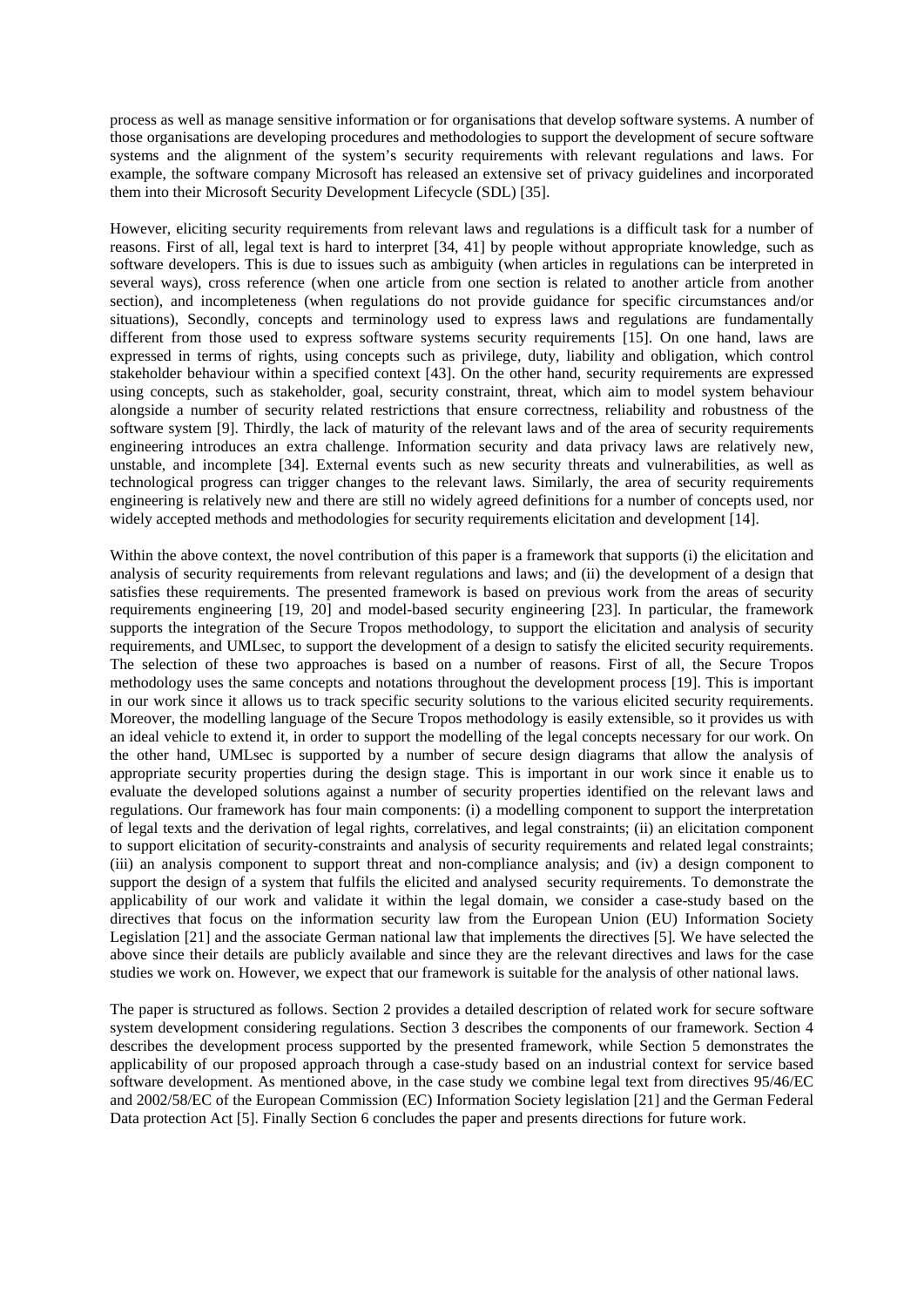# **2. Related Work**

A number of researchers [3, 12, 14, 23, 29, 33] argue for the need to consider security as early as possible during the development process. Towards this direction a number of research results have been presented in the literature. Chung et al. [26] apply a process-oriented approach to represent security requirements as potentially conflicting or harmonious goals. The proposed framework, which is called the NFR (Non-Functional Requirements) framework, represents and uses security requirements as a class of non-functional requirements and it allows developers to consider design decisions and relate these decisions to the represented non-functional requirements. MOQUARE (Misuse-Oriented Quality Requirement Engineering) [2] provides a framework to analyse Non-Functional Requirements, including security. The framework accepts as an input a functional description together with a system's business and quality goals (in which security is included). With the aid of misuse cases and NFR trees, the framework allows developers to analyse relevant NFRs. Similarly, IESE – NFR [1] is a fully prescribed method used to specify NFRs. Inputs are Functional Requirements, use cases, and the NFR tree, while the output of the analysis using the method is a list of needed NFRs, including security requirements. Mead et al. [29] propose the Security Quality Requirements (SQUARE) method for eliciting and documenting security requirements, whereas Haley et al. [6] provide an approach for security requirements elicitation, specification and analysis. Mellado et al. [10] present a Common Criteria based security requirements engineering process (SREP), where several Common Criteria constructs have been employed (e.g. security functional components, protection profile, and security assurance components) for eliciting, categorising, and prioritising security requirements. SREP is different from SQUARE in that it integrates the Common Criteria and Information Security standards such as ISO/IEC 27001 into the steps when eliciting security requirements. Mouratidis et al. [17] present Secure Tropos for eliciting security requirements in terms of security constraints. Islam et al. [37] present an approach related to security risk and its impact to software quality attributes and how eliciting security requirements at an early stage can address such attributes. Moreover, a framework for representation and analysis of security requirements is presented by Haley et al. in [7]. It allows the security engineer to represent and analyse security requirement. Mouratidis et al. [18] further extended Secure Tropos with the notion of security attack scenarios, where possible attackers, their attacks and system resources that can be attacked are modelled. A different line of work is based on the extension of the Unified Modelling Language (UML). Jürjens proposes UMLsec [23, 24], an extension of the Unified Modelling Language (UML), to include the modelling of security related features, such as confidentiality and access control. Although all of these works are relevant to our work, they do not consider the analysis of legal texts when specifying security requirements.

On the other hand, a number of researchers have analysed privacy regulations based on HIPAA to derive rights and obligations of actors to perform some actions [34, 40, 41, 42]. Breaux et al. [40] consider activity, purpose, and rules to extract rights, obligations and constraints from the legal texts. Rights and obligations are the actions that stakeholder are permitted and required to perform. In this work, extracted rights and obligations are stated into restricted natural language statements to depict discrete activities, in an application context, based on a semantic parameterization process [40, 42]. The approach was further extended to identify "allow" and "deny" rules and exceptions on these rules, which prioritize access rights and obligations relevant to access sensitive information of a system [41]. Islam et al. [38] employ the pattern based approach of Breaux et al. to extract constraints and to combine them with the policies that derive from the Information Security standard ISO/IEC 27001:2005. This approach contributed to the integration of these constraints into UMLsec models, along with relevant stereotypes, so that a design is developed that supports appropriate legal constraints. Darimont et al. [36] propose regulation modelling based on the Goal Oriented Requirement Engineering (GORE) methodology by KAOS. In this work, regulation documents are incrementally transformed into goal, object, agent, and operation model. However, the short representation of the approach makes it difficult to understand how the transformation takes place in order to validate the approach. Ghanavati et al. [39] proposed a compliance framework based on a user requirements notation, which models business processes and links them to regulations. In this work, the *i*\* goal oriented requirement language is used to model goals and actions extracted from regulations. Moreover, the framework facilitates the establishment of a traceability link between law and requirements. Siena et al. [4] focused on Hohfeld's legal taxonomy as a basis for a systematic process to support decision making from regulations. May et al. [27] employed access control techniques to extract privacy related elements from legal texts.

These approaches discussed above are important but they also demonstrate a number of limitations. Most of these approaches consider just the permitted and required actions of a stakeholder. Nevertheless, according to the legal taxonomy by Hohfeld [43], considering only permitted and required actions is not sufficient to represent stakeholder legal rights. In contrast, our framework supports the analysis of legal text and the extraction of a number of concepts based on Hohfeld's legal taxonomy, such as legal privilege, claim, power, immunity and their correlatives duty, no-right, liability and disability. Moreover, the above mentioned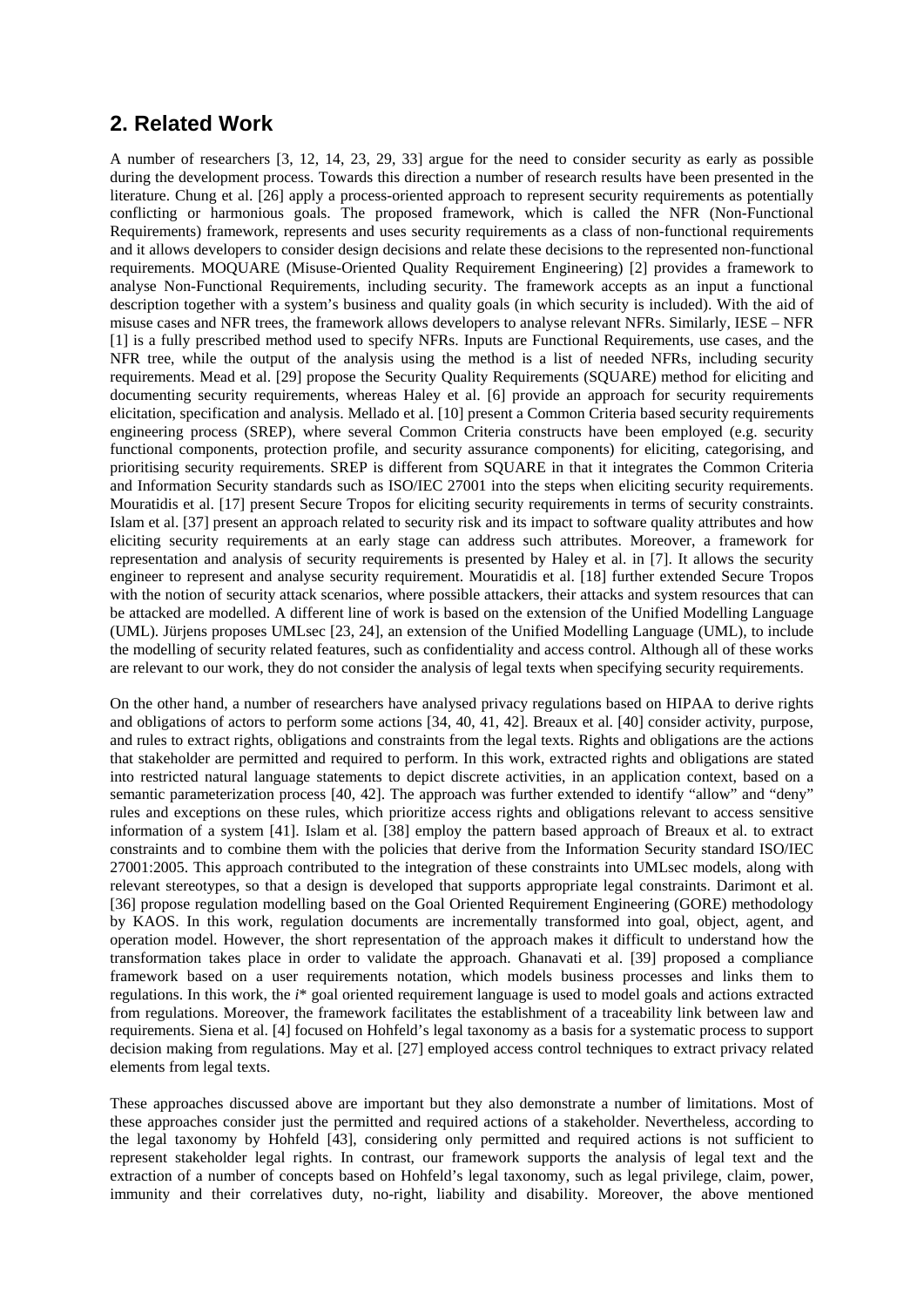approaches fail to specify a process where: (i) the interpretation of legal texts is aligned with the specified (security) requirements; (ii) requirements can be traced in the developed design; (iii) an analysis takes place to identify potential risks for non-compliance to a specific application context.

# **3. Components of the proposed framework**

The proposed framework allows us to treat elicitation and analysis of requirements from regulations similarly to the goal analysis in requirements engineering. It also supports the development of a design that fulfils the requirements that are elicited. It contains four components:

- 1. A "**Modelling Regulation"** component, to support the interpretation of legal texts and the derivation of legal rights. This component supports the analysis and modelling of regulations based on the elementary concepts classified by Hohfeld [43]. It also supports the extraction of possible legal rights (e.g. claim, privilege, power, immunity) and their correlatives (e.g. duty, no-right, liability, disability), and the distinction of legal constraints, from the extracted legal rights and correlatives, with the help of a pattern based approach (described in next section), a common set of rules (also described in next section), and the secure Tropos language.
- 2. An **"Elicit Security Requirements"** component based on the Secure Tropos analysis techniques to support elicitation of security-constraints, and analysis of security requirements and legal constraints. In particular, based on the models derived from the previous component and a security analysis of the system under development, this component supports the alignment of the security requirements with relevant legal constraints.
- 3. A **"Security Requirements Analysis"** component based on a scenario-based analysis method, which supports the analysis of threat environment and non-compliance issues. In particular, potential security attacks, which might introduce non-compliance issues in the system under development, are identified by analysing malicious goals, task, and related threats of potential attackers. Such analysis enables software developers to further refine the system's security requirements and align them to relevant regulations in order to countermeasure potential regulation-based threats.
- 4. A **"Secure System Design"** component to support the design of a system that fulfils the identified security requirements and legal constraints. Based on the principles of UMLsec and Model Based Security Engineering (MBSE), this component enables software system developers to design the system in a way that its regulation-related security requirements can be traced back to the appropriate regulations.



**Fig. 1 Overview of the proposed framework**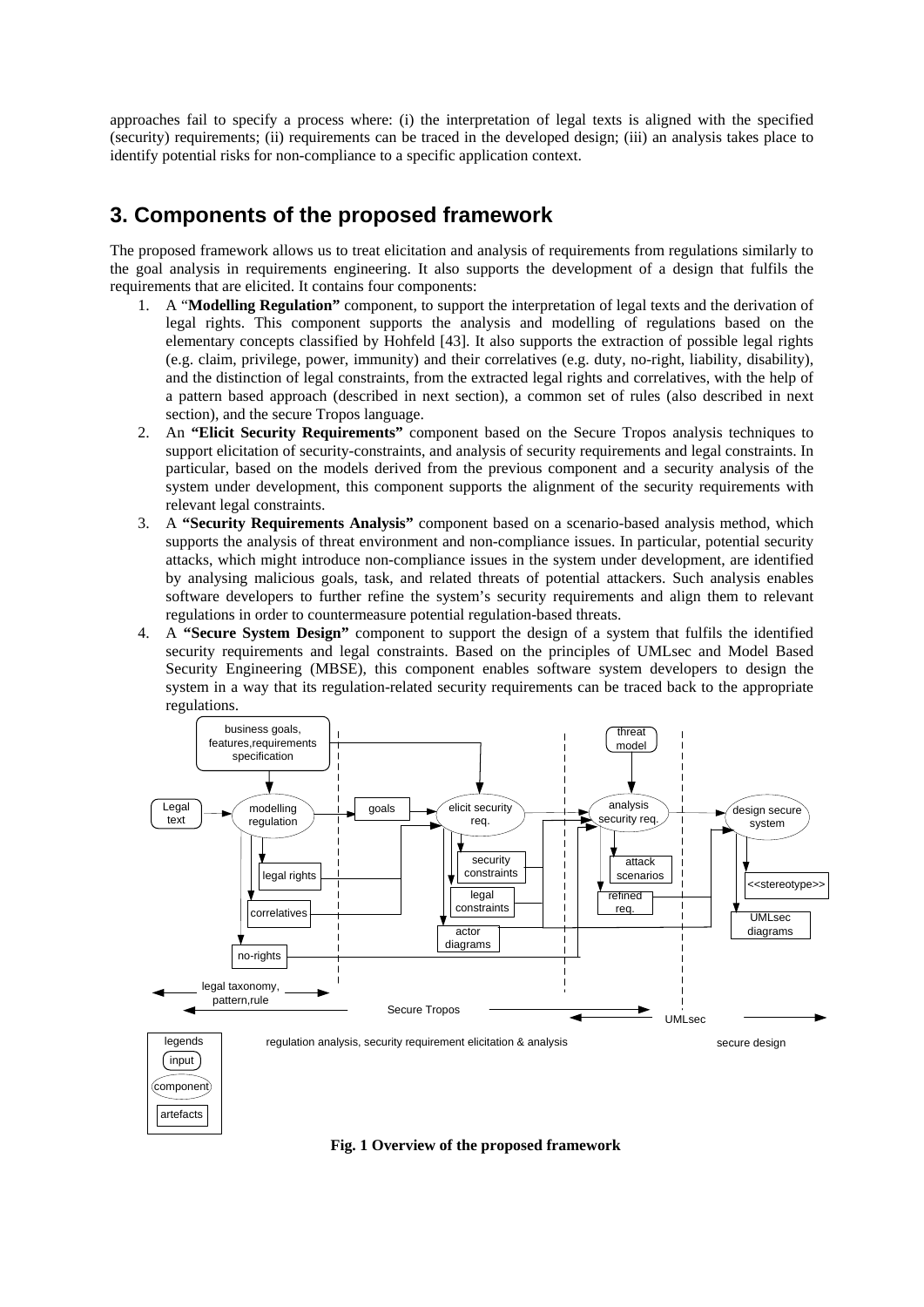Figure 1 graphically illustrates the components of the proposed framework along with required inputs and artefacts produced from the framework components. Moreover, the figure illustrates the foundational approach that we have used to support the specific component; and the development stage where each component is applied. In the following sections, we further describe each one of the framework's components.

# **3.1 Modelling Regulation Component**

The first component aims to elicit legal constraints from relevant legal texts. The fundamental legal conceptions proposed by Hohfeld [43] classified legal rights in several elementary concepts including privilege, claim, power, immunity, duty, no-right, liability, and disability, which are organised in opposites and correlatives. These elementary concepts are adopted in our work to support the elicitation of legal constraints. The word legal right is often used broadly to cover legal relations. However legal thinking can never be truly accurate unless we distinguish different kinds of rights. Therefore, we have based our work on this classification of rights, because this provides an opportunity to precisely think about law. The taxonomy is grounded on the concept of *legal right*, which is one's assenting claim against another or a claim for an action. It can be defined broadly as entitlement to perform certain actions or be in certain states, or entitlement that others perform certain actions or be in certain states. The more perceptive mean of right is *claim*, which is the entitlement for a person to have something done by another person, who has therefore a *duty* of doing it. For instance, if Tom is holding a bank account and he raises a claim to view his account balance, the Bank has a duty to provide the data related to his bank account. *Power* is one's affirmative control over a given legal relation against another or over an action on an object. An actor holding power has the legal ability to perform certain actions or to alter legal relations within a context. *Privilege* is the entitlement of one's freedom from the right to discretionally perform an action or to claim for another [4, 13, 43]. Two rights are *correlatives* [43], if one right cannot exist without the other. Dealing with correlative duty, liability, and disability, requires looking at the situation from the involved actors' point of view. *Liability* is one's responsibility for carrying out a specific action. It differs from *duty* in the sense that duty does not require any legal power. For instance, when Tom provides personal data for opening a bank account, the bank has the liability to protect the data. On the other hand, *disability*, in the context of legal regulations, is an actor's lack of legal power to accomplish an action that another actor with legal power can accomplish. Dealing with correlative no-right, requires looking at two different situations from the point of view of the same person or action in all cases, irrespective if the person has the right or no-right. The term *no-right* denotes absence of right on the part of an actor to perform certain action. Finally, *opposition* means that the existence of a right excludes its opposite (in the same way as "claim" opposes "no-right" and "power" opposes "disability") [13]. The object of right specifies possible activities of an actor controlled from regulations [4]. Such activities describe behaviour of an actor or identify the purpose for an action. In requirements engineering, this identified purpose can be treated as a goal of an actor. The conceptual view of the legal rights to model the laws and regulations by modelling regulation is depicted in figure 6 (section 4.1).

The fundamental legal concepts provide a high-level abstraction. However, a comprehensive relationship needs to be established among the involved stakeholders and their high level legal rights, so that regulations can control the stakeholders' behaviour. To accomplish this task, our framework correlates the above high level legal abstractions with abstractions derived from the security requirements engineering area, and in particular the Secure Tropos modelling language. This allows us to identify an actor's legal rights and correlatives by modelling regulations and align them with the security requirements of the system under development. To assist us in this process, we employ, as discussed above, natural language patterns and a set of rule sets so that regulations are analysed in terms of requirements engineering concepts such as goal, actor, task, and resource. Then, we derive an actor's legal rights and correlatives based on the appropriate requirements engineering concepts. The idea of natural language patterns has been extensively used to analyse regulations [40, 41, 42]. In our work we make use of the *activity* and *purpose* patterns presented in previous work [40] and introduce the *object* pattern to extract possible legal rights and their correlatives from legal text. This enables us to consider beyond permitted and required actions of the existing contributions and therefore derive a precise analysis of legal text within any application context. Below, we briefly describe these patterns:

 **Activity pattern:** The Activity pattern specifies possible actions, defined by legal text, for a subject who performs the action on an object within a specific context. The pattern identifies the actors (**who**) and possible actions (**what**) on an object (**whom**). These actions are the objects of actor's legal rights and correlatives. Therefore, the main focus of the pattern is to identify the behavioural and if possible, productive action of an actor so that the actor's necessary legal rights and correlatives can be distinguished. A behavioural action states the type of behaviour that an actor performs, while a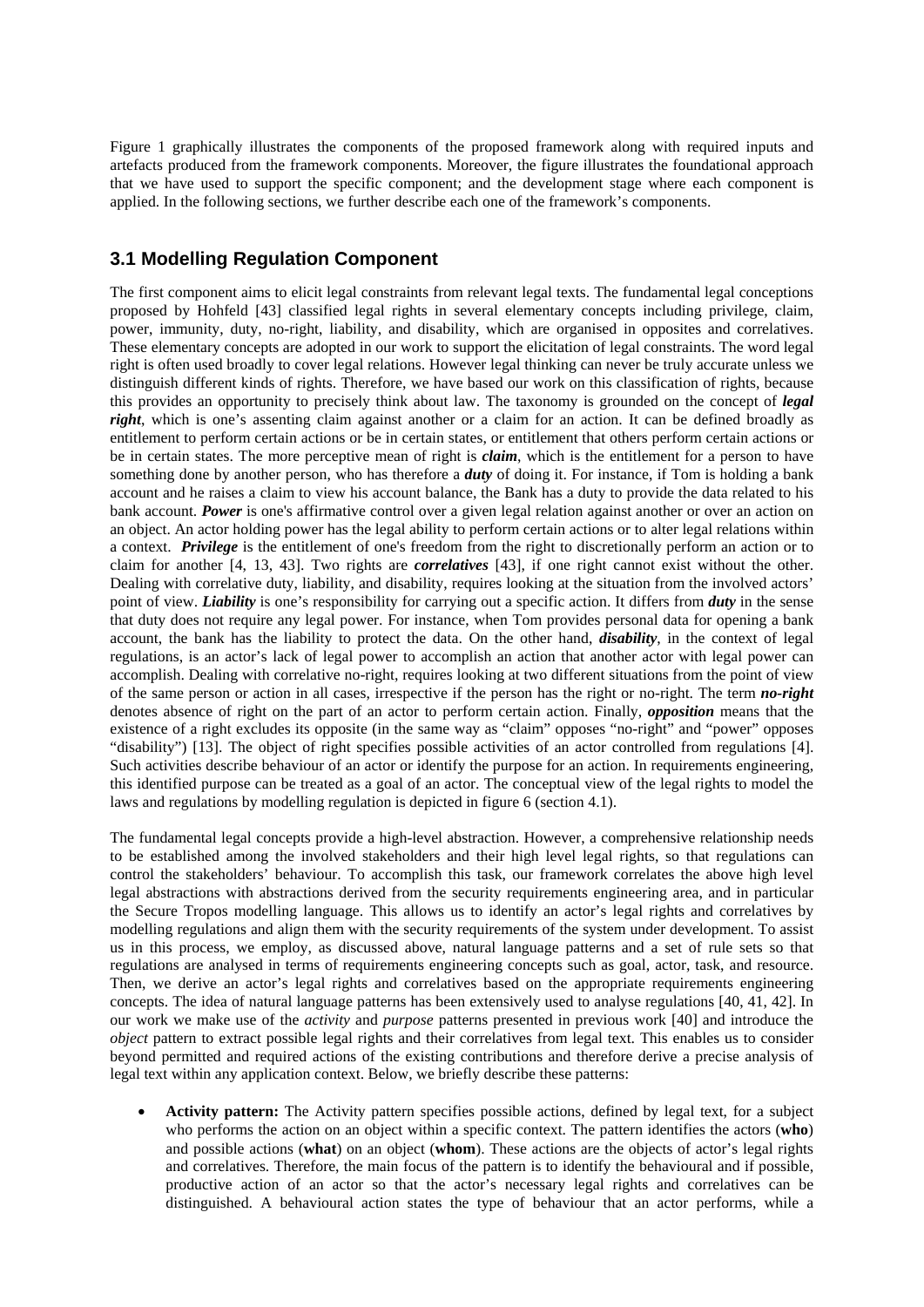productive action states the results produced by the behaviour performed by actor. For instance the sentence "John is studying hard" states John's behaviour and therefore it is treated as a behavioural action, while "John obtains good grades" is the result of the previous behaviour (i.e. the result of studying hard) and therefore it is considered a productive action. Nevertheless, depending on the situation the interpretation of the legal rights from the same legal text can be diverse. As such, this pattern facilitates the determination of the depending strategies among actors with possible actions from legal rights and correlatives on an object.

- **Purpose pattern:** Every action has an objective that an actor intends to achieve. This objective is the goal of the actor. This pattern mainly identifies the high level goals for an action performed by the actor. Furthermore it also identifies the goals derived from relevant regulation. Therefore the pattern provides the strategic rationale behind each action performed by an actor and the legal text that controls this action.
- **Object pattern:** The pattern describes the properties of an object by identifying object type, location and measuring parameters. Generally objects are the critical system assets such as data, physical device, and services of the system. An Actor depends upon this object to perform an action. Every object has a specific location from where it can be accessed or processed. For example, some personal data might be stored on a centralised server. Measuring parameters are the constraints from a legal text used to measure the safeguards of an object, such as risk level, security level, and technical measure, to assure sufficient protection of the object from any undesirable situations.

These patterns are combined with a common set of rules [40] to analyse and model regulations. Generally, these rules ease capturing behavioural action of an actor. The rules are:

- Subjects on legal texts are generally represented by nouns and indicate who performs an action;
- Verbs on legal texts usually represent actions such as access, disclose, process, transmit;
- Objects, usually found towards the end of a legal text, indicate different attributes such as object location and measuring parameters;
- Words such as *who*, *that* and *which* followed by verb distinguish nouns from the rest of the phrase;
- Normative phrases of legal text such as *shall, shall be, may*, *must*, and so on generally determine legal rights such as claim, power, duty, and obligation, which may be employed in strict sense depending on the application context. On the other hand, negation of the normative phrases, such as *shall not*, *may not, may not require, must not, and so on, generally determine no-right and disability of actions;*
- High level goals can be obtained by rationalising the reasons why the regulation is introduced as well as why an actor performed a specified action. Based on the object and its related attributes, an actor's dependency assumption on the object can be employed to identify the actor goal;
- Conditional keywords such as *if*, *except*, *unless,* and so on specify preconditions and post-conditions among legal rights and correlatives.

# **3.2 Elicit Security Requirements Component**

The second component of our framework supports the elicitation of security requirements and their alignment with appropriate regulations. Our analysis is based on the Secure Tropos analysis techniques, an extension of Tropos methodology. Tropos adopts the i\* modelling framework [14, 20], which uses the concepts of actors, goals, tasks, resources, and social dependencies for defining the obligations of actors (*depender*) to other actors (*dependee*). Secure Tropos introduces security related concepts (e.g. security constraint, secure dependency, secure goal) to the Tropos methodology, to enable developers to consider security issues throughout the development life cycle. A *security constraint* is defined in Secure Tropos as a restriction related to security issues, such as privacy or integrity, which influences the analysis and design of the software system under development by restricting some alternative design solutions, by conflicting with some of the requirements of the system, or by refining some of the system's objectives [20]. Effectively, security constraints represent in Secure Tropos the initial high level security requirements of a system and they are elicited from a number of sources including the stakeholders and users of the system as well as domain and security experts.

Secure dependencies introduce security constraint(s) that must be fulfilled for the dependency to be satisfied. Secure Tropos uses the term *secure entity* to describe any goals, tasks and resources related to the security of the system. A *secure goal* represents the strategic interests of an actor with respect to security. Secure goals are mainly introduced in order to achieve possible security constraints that are imposed to an actor or exist in the system. However, a secure goal does not particularly define how the security constraints can be achieved, since alternatives can be considered. The precise definition of how the secure goal can be achieved is given by a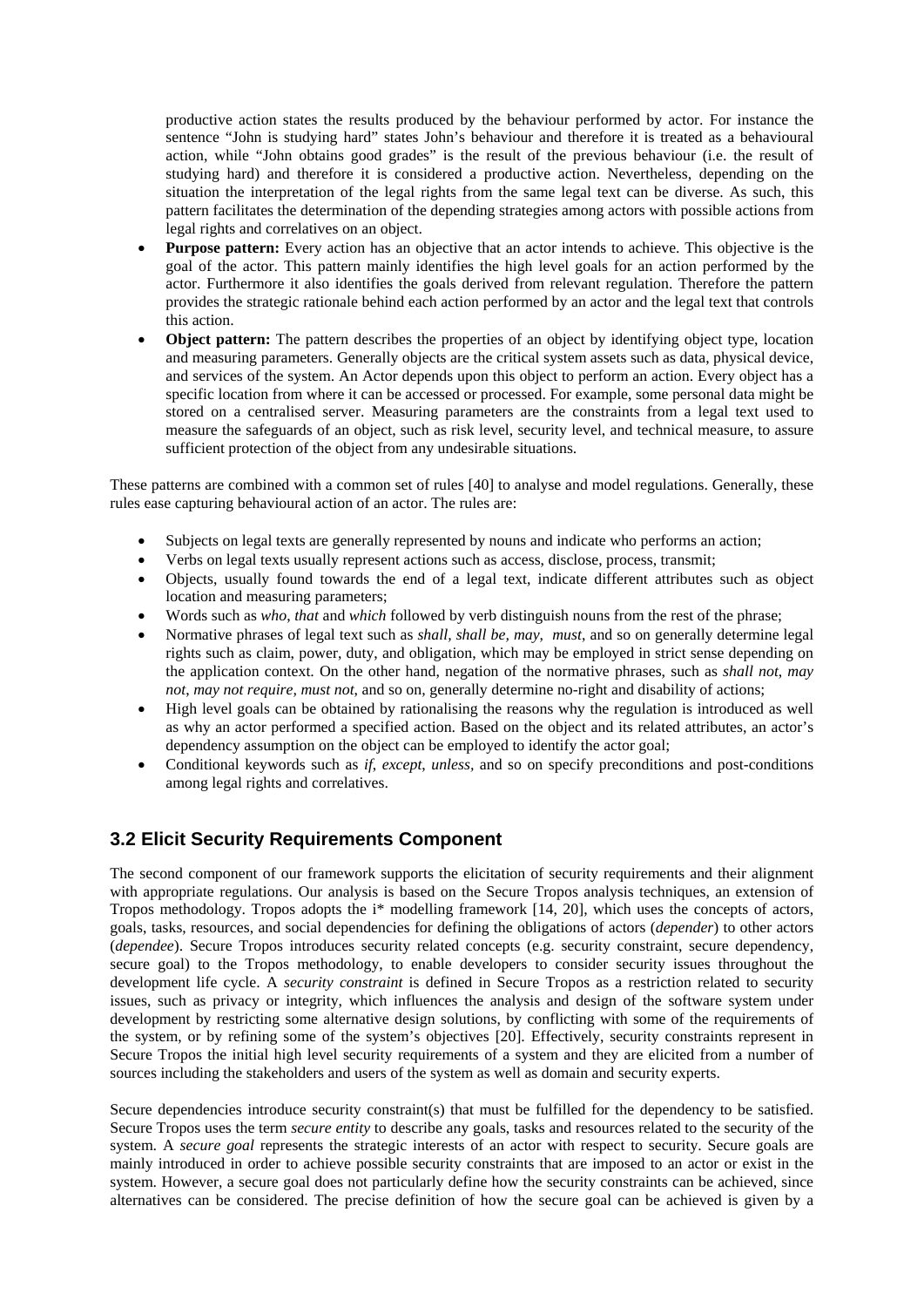secure task. A *secure task* (also known as secure plan) is defined as a task that represents a particular way for satisfying a secure goal. A resource that is related to a security entity or a security constraint is defined as a *security resource*. As an example, consider figure 2, where three actors are modelled along with their dependencies. In Secure Tropos the presented model is known as *security enhanced actor model* and it is used in the early stages of the process to model the environment and the security requirements of the system under development. In particular, in this example, the *Patient* actor depends on the *Doctor a*ctor to satisfy the goal *Receive Appropriate Health Care*. However, for the *Doctor* actor to support the patient in that goal, the *Doctor* needs to *Obtain Patient Information*. However, relevant health care laws restrict the *Doctor* on sharing the information obtained. This is modelled using a security constraint *Share Information Only if Consent is Obtained*. Moreover, according to the methodology each of the actors is further analysed. In this example, we provide a very short analysis of the *Doctor* actor, according to which the main goal of the *Doctor* is to *Develop a Care Plan* for the patient. In doing so the *Doctor* needs to consult various members of the medical team. However, as derived from the previous analysis, consent should be obtained to share any patient information. Therefore a secure goal is imposed to the *Doctor* actor to *Obtain Patient Consent* and an example of a secure task is provided on how this can be achieved. Later in the process the results of this analysis is input to the analysis of the system to determine security constraint from the users and stakeholders of the system. Detailed description about Secure Tropos and further examples – based on real-life case studies- can be found in [17].



**Fig. 2 Example of a Secure Tropos model** 

In the framework presented here, we propose to map legal constraints (restricted legal rights and correlatives) with the Secure Tropos security constraints so that security requirements that are elicited can also address legal concepts. This facilitates to identify and analysis security and legal dependencies in the system environment. This is because; in some occasions the actor (and/or the system) cannot satisfy their goals and/or security constraints without the assistance from another actor (and/or system). For example, a data processing operator actor cannot process data without the data being in the system. For this to happen, the data processing operator depends on the data controller to acquire the data for the system. In turn, the data controller depends on the customer to provide that data. Thus the elicitation in fact takes place at two different levels. At the first level, the initial elicitation of the requirements is based on high level security and legal constraints. At the second level, the requirements that are elicited are furthered analysed within a threat environment by identifying how requirements are endangered by security attacks. This takes place in the component of our framework which is described in the following section.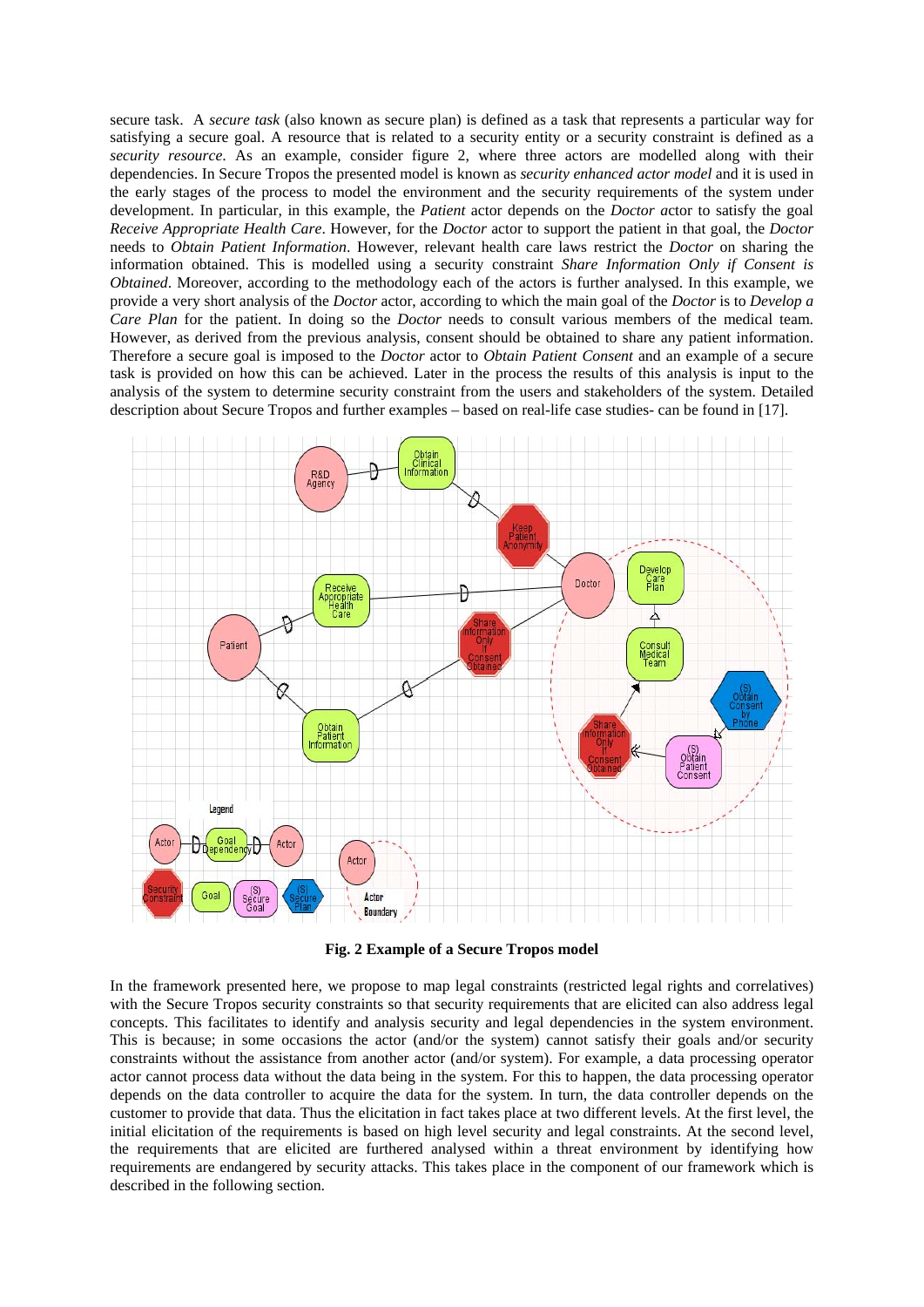# **3.3 Security Requirements Analysis Component**

The main goal of this component is to confirm whether elicited security requirements address the possible security threats. We employ *security attack scenarios*, an enhanced Secure Tropos model, which aims to analyse how the system copes with different kinds of security attacks [18]. We have opted for a scenario-based approach because scenarios can be integrated with our framework and can be adapted to the framework's notation and concepts. Attacker goals and tasks are identified and analysed to understand why and how an attacker might attack the system. This leads to a better understanding of how possible attacks can be prevented. In a *Security Attack Scenario* an attacker is depicted as an actor who aims to break the security of the system. The attacker intentions are modelled as goals and tasks and their analysis follows the same reasoning techniques that the Secure Tropos methodology employs for goal and task analysis. Attacks are depicted as dash-lined links (called attack links) that contain an "attacks" tag, starting from one of the attackers goals and ending to an attacked resource. The scenario differentiates between internal and external actors. A security attack scenario is graphically represented as shown in figure 3, taken from [18]. A circle (with parallel line on the top) represents an actor, a square represents a resource, a rounded square represents a goal and a polygon represents a plan. More information can be found in [18].



**Fig. 3 Example of the graphical representation of a security attack scenario** 

Note that, no-right and disability of the extract legal rights may influence how an attacker might employ illegal activities to attack the system. When an actor without any right performs any action, then non-compliance issues might arise within the system environment. Therefore, our framework considers non-compliance issues within the security attack scenario approach. We further use the concept of *secure capability* [14] that enables us to refine the initial high level security requirement related to that attack and make it more specific. This in turn allows us to address the attack including non-compliance issues. To support a detailed design of the system to fulfil the identified requirements, we employ Model-Based Security Engineering (MBSE) and in particular UMLsec, as explained in the next section.

# **3.4 Secure System Design**

The final component of the framework enables the development of a secure design aligned with the legal and security requirements identified and analysed by the previous components. In UMLsec, recurring security requirements, such as secrecy, integrity, and authenticity are offered as specification elements by the UMLsec extension [23]. These properties and the associated semantics are used to evaluate UML diagrams of various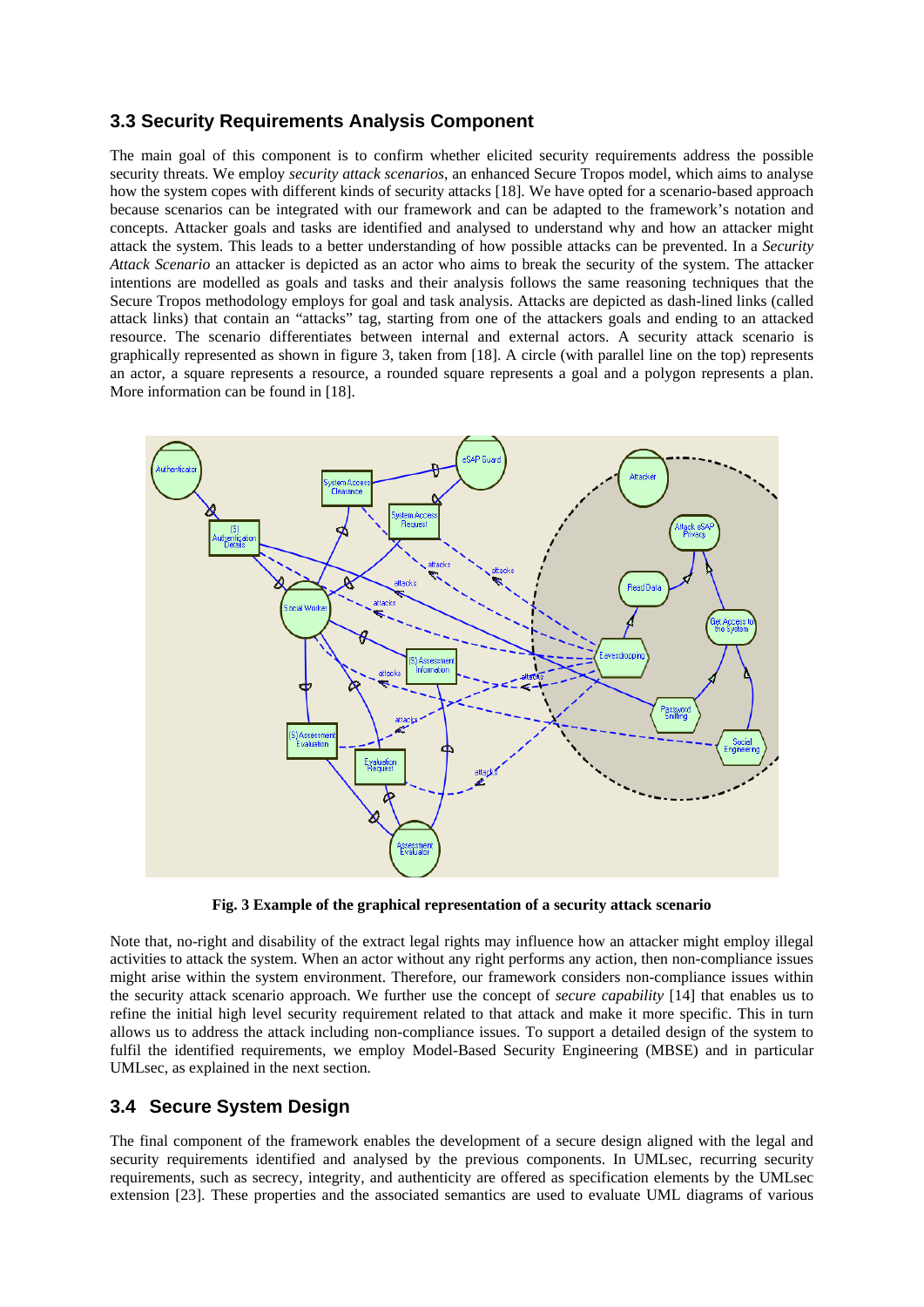kinds that contribute to the architectural and detailed design of the system and indicate the possible security vulnerabilities. One can thus verify that the desired security requirements, if fulfilled, enforce a given security policy. One can also ensure that the requirements are actually met by the given UML specification of the system. The extension proposed by UMLsec, is given in form of a UML profile using the standard UML extension mechanisms. Stereotypes are used together with tags to formulate security requirements and assumptions on the system environment. For instance, existing UMLsec stereotypes support security related information including security assumptions (such as the <<Internet>> stereotype considering security properties of the physical layer of the system), security requirements (such as the <<secrecy>> stereotype considering security restrictions on the logical structure of the system), and security policies (such as the <<secure links>> stereotype supposed to be obeyed on different parts of the system) [23]. The tags defined in UMLsec represent a set of desired security properties under the stereotypes. For instance, adversary tag under the <<secure links>> stereotype specifies possible types of adversary that may threat the links based on some logical condition from previous knowledge of the adversary. Constraints give criteria that determine whether the requirements are met by the system design, by referring to precise semantics (discussed below).

# **3.4.1 UMLsec stereotypes**

The definition of UMLsec stereotypes allows the integration of security requirements into design diagrams and it supports model checking and automated tool implementation. A detailed explanation of the stereotypes defined in UMLsec is outside the scope of this paper and it can be found in [23]. The framework presented in this paper extends the existing set of stereotypes and it enhances the verification with stereotypes related to legal concepts. This enables us to verify both static features and simple dynamic features combined with security and legal stereotypes within a system environment. In particular, two new stereotypes (<<legitimate process>> and <<data filter>>) are defined to support legal concepts. These stereotypes, developed as UML model elements, add security and legal concepts within UMLsec design diagrams. Table 1 provides a summary of these newly defined stereotypes and their tag values and constraints.

| Stereotype            | <b>Base Class</b> | Associate stereotypes                                                                                                                    | Tags                              | Tag value                                                                                                    | Constraint                                  | Description                                                             |
|-----------------------|-------------------|------------------------------------------------------------------------------------------------------------------------------------------|-----------------------------------|--------------------------------------------------------------------------------------------------------------|---------------------------------------------|-------------------------------------------------------------------------|
| legitimate<br>process | subsystem         | $<<$ provable>>.<br>$\le$ integrity>><br>< <authenticity>&gt;.<br/><math>&lt;&lt;</math>secure links<math>&gt;&gt;</math></authenticity> | action,<br>right,<br>adversary    | {collect, process,<br>$use$ }{privilege,<br>claim, power,<br>$duty, liability$ } {no<br>-right, disability } | only<br>permitted<br>legal<br>activities    | enforce legitimate<br>processing in<br>application context              |
| data filter           | node, link        | $<<$ guarded $>$                                                                                                                         | action.<br>resource,<br>adversary | {monitor, filter},<br>{data, service},<br>deplete, flood                                                     | monitor<br>data &<br>filter (if<br>require) | enforce monitoring<br>& filtering data in<br>communication &<br>receipt |

**Table 1. UMLsec stereotypes and associated tags** 

### **Explanation of <<legitimate process>> stereotype**

This stereotype mainly considers the legal rights and it is used to associate correlatives to regulate the actions performed by the actor in a subsystem. Actors, their possible actions, objects, and security and legal constraints identified from the previous components are modelled by the UMLsec diagrams along with the stereotypes. For instance, within a subsystem, one can define the behaviour of the system components by defining behaviour of each object. If the object is an actor, then actions performed by the actor are regulated by the extracted legal rights. We can model these behaviours within UMLsec diagrams such as class and deployment diagram. The stereotype has an associate {adversary} tag, which may have values of the form (T, C), where T denotes adversary type and C denotes logical condition, to support the non-compliance issues due to no-right and disability, in addition to the existing threats.

### Explanation of << data filter>> stereotype

This stereotype mainly ensures availability of objects, particularly data and service, required to perform an action. The main focus is to monitor and, if required, filter any malicious traffic within a communication link and any unnecessary request received by the targeted node. Two new abstract threat elements "deplete" and "flood" along with the existing threats of the UMLsec attacker model are employed to model a specific type of adversary in a given application context. *Deplete* represents the possibility that an adversary may exhaust the resources of the targeted node, whereas *flood* represents the possibility that an adversary may overflow the targeted communication link. Thus, we extend the security analysis of UML diagrams defined in [23] such that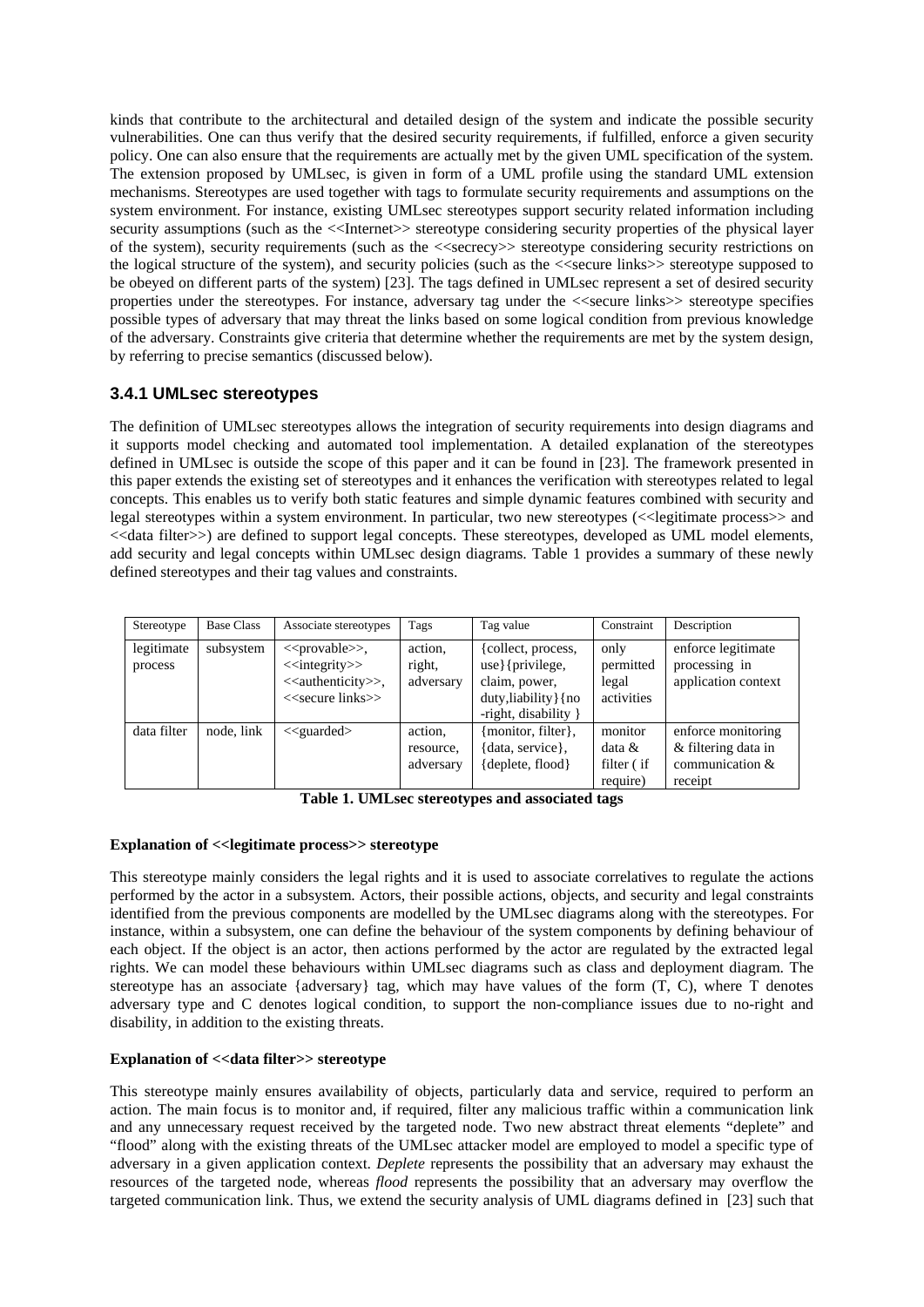Threats *A(s)* is a function that is given an adversary type *A* and a stereotype type *s* and that returns a subset of *{delete, read, insert, access, deplete, flood}*. Threats *A(s)* specifies the threat scenario associated with an adversary type *A* against a component or link stereotype *s*. This allows us to derive basic concrete threats from the abstract threats and model and analyse the possible adversary behaviour and issues related to noncompliance. Table 2 shows the threats that arise from the default attacker against various kinds of communication links and system nodes. The main difference between the two newly defined stereotypes is that <<legitimate process>> mainly focuses on the actor's behaviour of actions regulated by the laws and regulations and << data filter>> mainly focuses on the prevention of attacks in particular attacks relating to the Denial of Service (DoS) within the system environment. However, these newly defined stereotypes support the fulfilment of both security goals and legal goals.

| Stereotype  | $Threats_{default}$           |
|-------------|-------------------------------|
| Internet    | {delete, read, insert, flood} |
| server node | {access, deplete}             |
| LAN         | {delete, read, insert, flood} |

**Table 2. Threat from the** *default* **attacker**

### **3.4.2 Architectural and detailed design**

As mentioned, in UMLsec it is possible to evaluate various kinds of UML diagrams considering the security properties and associate semantics. In our framework, we employ architectural and detailed design of the system to support the secure system design. Architectural design mainly deals with the definition of the system's global architecture in terms of subsystems along with security and legal requirements, actors, and their responsibilities to fulfil the corresponding security and legal goals. Detailed Design aims to specify each architectural component in further detail, in terms of inputs, outputs, control, and other relevant information. Therefore diagrams under the architectural and detailed design support modelling of the system within the model-based development. The goal is to increase the quality of the software system while keeping the implementation cost and the time-to-market bounded. In MBSE [23, 24, 25], recurring security requirements (such as secrecy, integrity, authenticity and others) and security assumptions on the system environment, can be specified either within a UML specification or within the source code (Java or C) as annotations. The associated tools [24] generate logical formulas formalizing the execution semantics and the annotated security requirements. These tools support verification of the most important security requirements, which can be directly used in the model, together with their formal definitions. Automated theorem provers and model checkers automatically establish whether the security requirements hold. If not, a Prolog-based tool automatically generates an attack sequence violating the security requirement, which can be examined to determine and remove the weakness. This way we encapsulate knowledge on prudent security engineering as annotations in models or code and make it available to developers who may not be security experts. Since the analysis that is performed is too sophisticated to be done manually, it is also valuable to security experts.

To provide a concrete illustration of the above ideas and how they are utilised in our framework, we consider deployment diagrams, as a part of architectural design, which are used to describe the physical layer of a system. We use them to check whether the security requirements on the logical level of the system are enforced by the level of physical security, or whether additional security mechanisms (such as encryption) have to be employed. Assume for example that we have a business application, part of an e-commerce system, which is supposed to be realized as a web application. The payment transaction involves transmission of data to be kept secret (such as credit card numbers) over Internet links. This information on the physical layer and the security requirement is reflected in the UML model shown in figure 4. We then use the stereotype  $\ll$ secure links $\gg$  to express the demand that security requirements on the communication are met by the physical layer. More precisely, for each dependency stereotyped *secrecy* between subsystems or classes on different nodes *n*, *m*, and any communication link between *n* and *m* with some stereotype *s*, the threat scenario arising from the stereotype *s* with regard to an adversary of a given strength should not violate the secrecy requirement on the communicated data. We note that in the given diagram, this constraint associated with the stereotype secure links is already violated when considering standard adversaries, because plain Internet connections can be eavesdropped easily, and thus the data that is communicated does not remain secret. For this adversary type, the stereotype  $\ll$ secure links $\gg$  is thus applied wrongly to the subsystem, which is pointed out automatically by the UMLsec tools.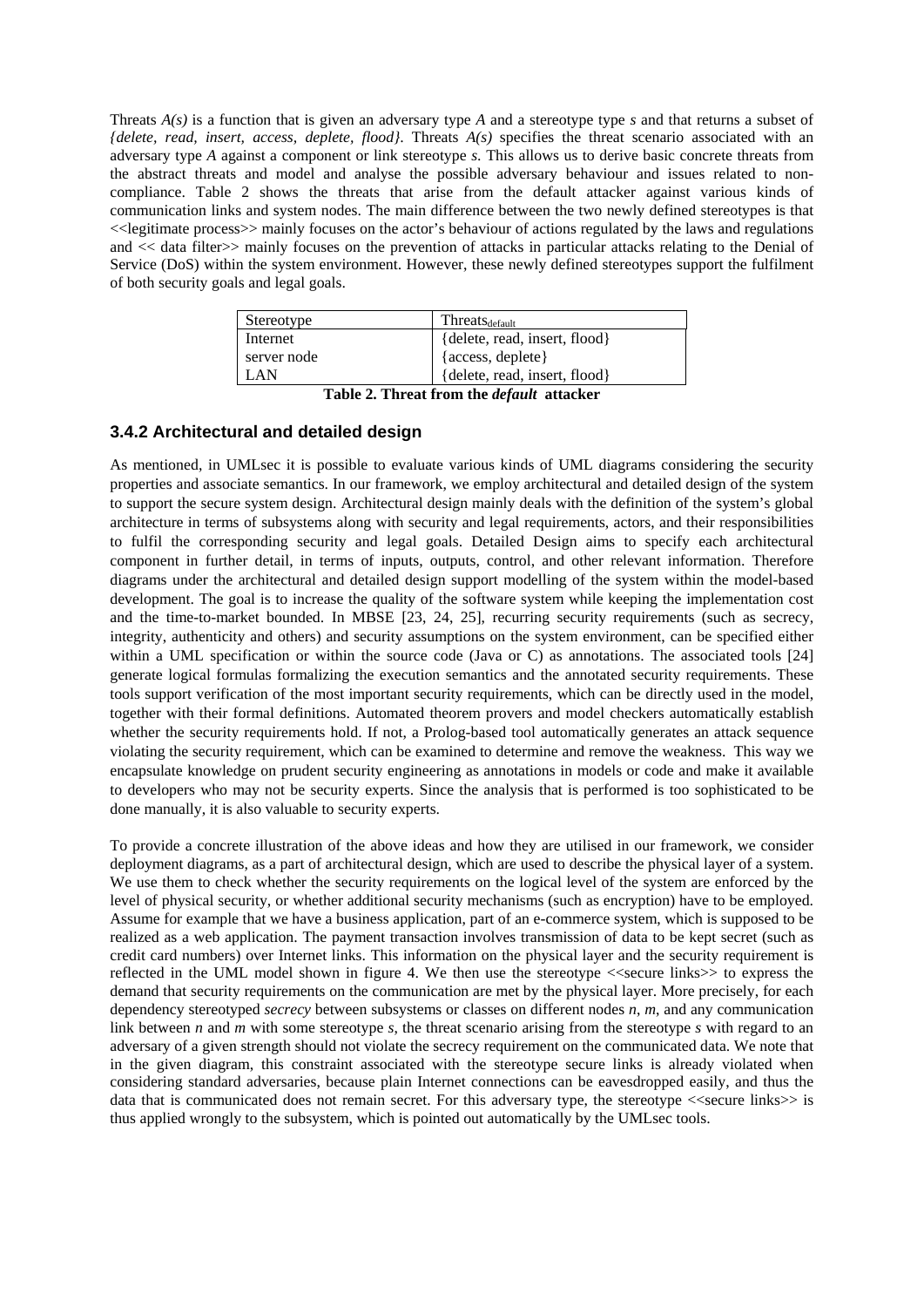

**Fig. 4 UMLsec deployment diagram** 

# 4. Development Process

The previous section described the components of our framework. In this section, we describe the process followed in order to arrive at a secure software system design that complies with appropriate legal regulations. Figure 5 depicts the steps and underlying activities involved in the development process. The process is initiated by identifying goals and legal rights from the relevant regulation and by modelling the system context. Therefore, before analysing the regulation, relevant laws need to be selected based on the initial system under development artefacts such as business specification, application scope/context, stakeholder expectations, and requirements. In particular, regulations are initially mapped into different Secure Tropos elements and appropriate legal constraints are identified with the aid of Secure Tropos models. Further analysis, including non-compliance issues, takes place using the security attack scenario models. Finally a secure design is developed and validated with the aid of UMLsec models. The process is divided into four main steps, each one discussed in the following sections.



**Fig. 5 Steps and activities of the proposed framework** 

# **4.1 Modelling Regulation by Secure Tropos**

The first step of the process aims to analyse the laws and regulations that were identified and to map legal requirements to Secure Tropos concepts, in order to support analysis of these requirements. In doing so, the first component of our framework is employed to support reasoning of compliance, when initial security requirements are elicited, and to assist the analysis of the requirements, based on non-compliance assumptions posed by security threats. This type of analysis goes beyond the usual ideas of only considering obligation and permission. An overview of the activities involved at this step is given below: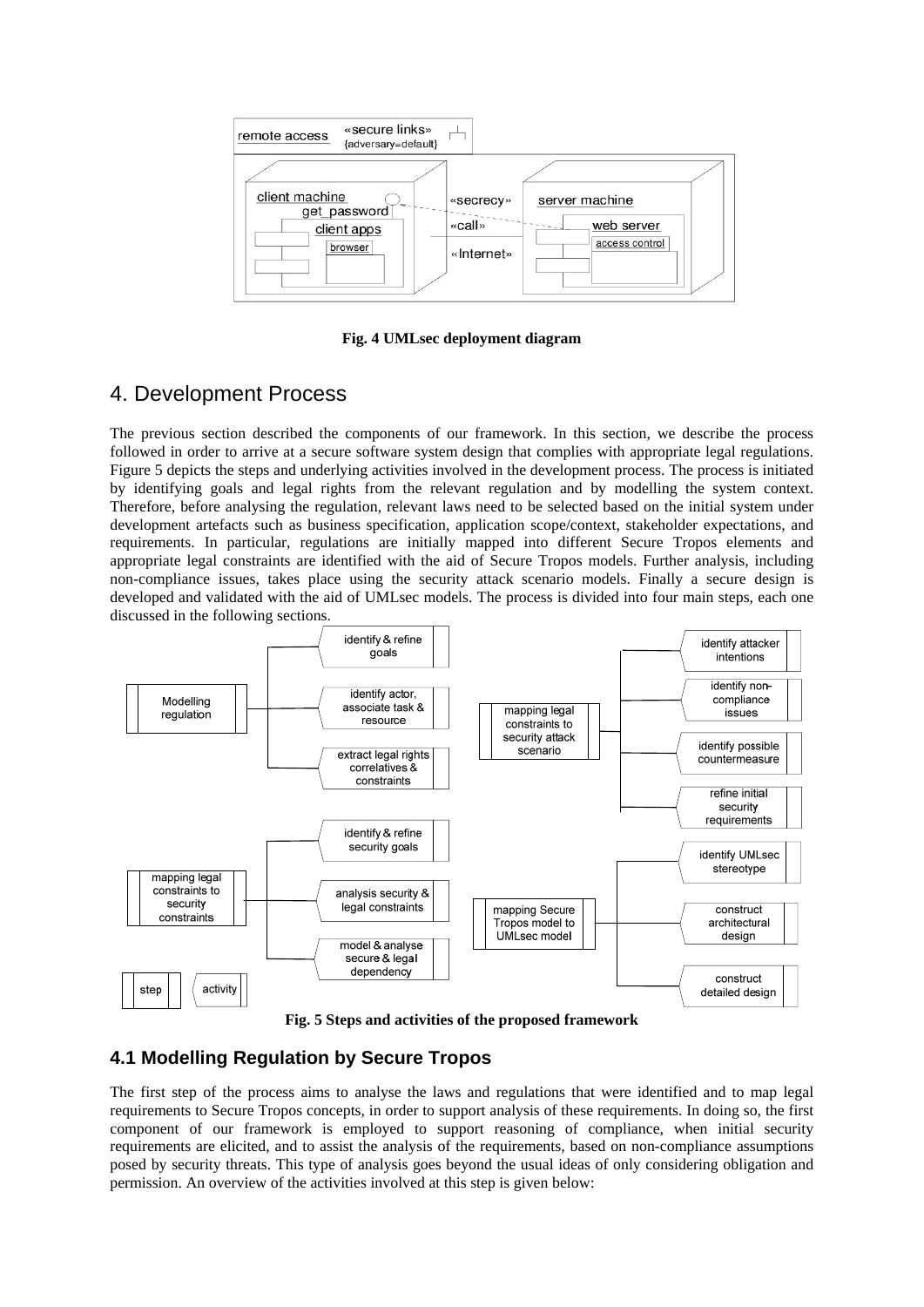- **Identify & refine goals:** This activity describes both regulation related goals, by stating why the regulation is introduced based on the relevant legal source document, and actor related goals, by stating why an actor performs an action within the application context. Purpose pattern, described in the previous section, along with the business specification and application scope assist to identify the goals. Goals are initially identified from high level objectives and they are subsequently refined to more precise goals and sub-goals. Furthermore, links between regulations and actor goals are established to indicate how an actor's goals support the satisfaction of the regulation goals (in case they do). In our framework, and consistent with the Secure Tropos definition, an actor's goals represent the strategic interests of the actor within the system environment. It is worth mentioning that the purpose of the specific information security law is usually treated as the main goal, and goals from different sections, articles or related annex are usually refined into several sub-goals. However, consideration should be given only to the sections, articles or annexes that are relevant within the application context, so that scope of the goals and their elaboration confine with the application.
- **Identify actors, associate tasks & resources:** This activity identifies the actors, their performed tasks, and required resources in the system environment. Generally actors perform specific tasks and they require certain resource to accomplish the task in order to fulfil the goal. Note that we use tasks to represent the actions performed by actors regulated by the legal rights. Therefore, as mentioned, legal rights are concerned with the categorisation of actions into behavioural and productive actions. Note that usually, it specifies more the behavioural actions of the actor. These rights might be actor freedom or obligation to perform the task or certain restriction not to perform the task. We employ the activity pattern and the common rule set, described in previous section, to identify actors and their associate legal rights to perform specific tasks. Complementary, the object pattern is employed to identify possible resources, its type, resource owner and location based on the application context. The main concern when dealing with resources is whether the resource is available, and the actor has adequate rights to handle the resource. Whenever actors, their associated roles, and tasks are identified, then legal rights should support the roles. To support such modelling, our framework extends the Secure Tropos modelling language. The original Secure Tropos language does not provide support for modelling legal dependencies. We extend the language and define a legal dependency as a dependency that introduces a legal goal and in which an actor has legal rights to perform an action to attain the goal. This dependency also supports the correlatives among the rights.
- **Extract legal rights, correlatives & constraints:** Finally the legal right, correlatives, and legal constraints are extracted once the goals, actors, tasks, and resources are identified. Every right of an actor may be correlative as well as opposite of another right. Therefore care should be taken when the rights and correlatives are extracted for the various actions. The rights (as mentioned section 3.1) sometimes imply freedom of an actor to perform an action, such privilege, or imply restricted freedom to perform an action, such as duty and liability, or even imply certain restrictions that forbid an actor to perform an action, such as no-right and disability. Therefore every extracted legal right does not imply restriction and we need to distinguish the rights which are stringent to apply. In our framework, when legal rights and correlatives restrict, limit or control certain actions in a situation, then these rights are defined as legal constraints. In particular, legal constraints are used to model restrictions, imposed by relevant regulations, of an actor's rights to perform an action or to prevent the actor from performing an action. Figure 6 depicts a conceptual view of the rights and associate correlatives and opposites that belong to the right holder and its contribution to attain or violate the goal based on the required resource and action performed by the actor.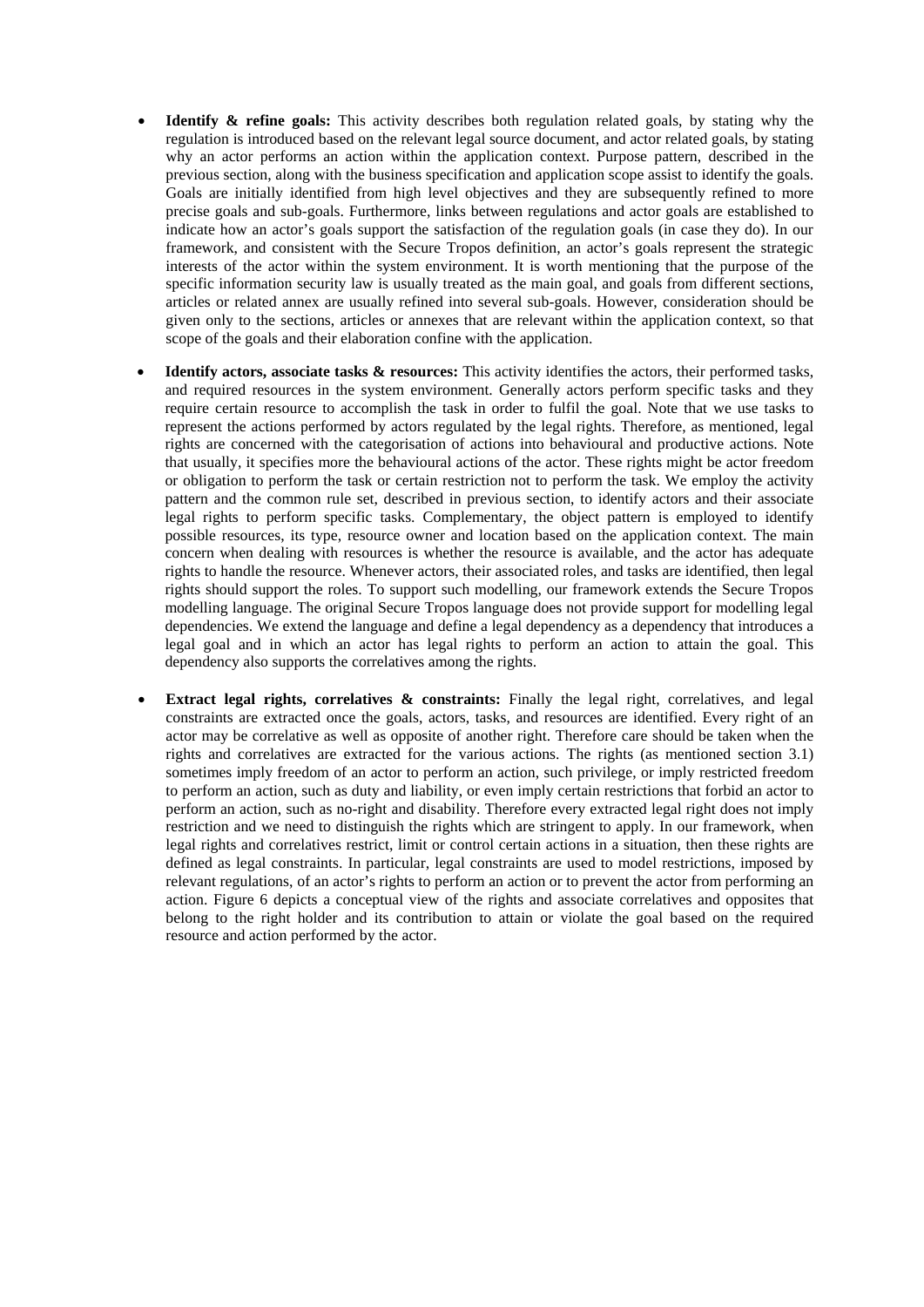

**Fig. 6 Conceptual view of the modelling regulation** 

To enhance understanding, we provide a small example to demonstrate the modelling regulation step of the framework. Note that a detailed demonstration of this step is presented in section 5, with the aid of a case-study. In particular, we employ the underlying activities within the modelling regulation to extract the legal and correlatives from the legal text. We consider article 16 of directive 95/46/EC to demonstrate the example.

### **Example**

#### **Article 16 (confidentiality of data processing), directive 95/46/EC**

*Any person acting under the authority of the controller or of the processor, including the processor himself, who has access to personal data, must not process them except on instructions from the controller, unless he is required to do so by law.* 

#### **Input scenario**

John is working as a data processing operator in the IT department of a bank. Several private companies are the main customers of the bank. Therefore the bank maintains the salary information of the employees working in the companies. John's main task is to update the account balances once the salary sheet has been arrived from the companies at the end of every month.

#### **Modelling regulation**

Initially we need to identify the goals of the actor and those resulting from the relevant regulation. Using the "identify goal" activity of the proposed framework, the main goal of the directive is to protect personal data. Then, using the refinement goal activity the main goal is further analysed and refined into a number of sub-goals such as confidentiality when data is processed (Article 16 above). Moreover, goals and sub-goals are identified for the relevant actors. For example, John as an actor has a goal to perform his job responsibly and a sub-goal to accurately process the relevant data. By employing the "identify actors" activity of the framework, two actors are identified from the legal text, i.e. the data processing operator and the data controller. To keep this example simple, for the sake of demonstration, we consider John as the data processing operator who operates on behalf of the controller and a customer actor as the owner of the individual account information. The main task is the process of the data, i.e. the update of the account balance by John once a salary sheet is received. The main resource is the personal (customer) data. By following the "extract legal rights, correlatives and constraints" activity of the framework and by considering only normative phrases (i.e. must not) and conditional keywords (i.e. unless) - again for the sake of simplicity for this example – a number of legal rights are extracted as shown below. It is worth noting that all extracted rights imply restrictions and therefore in our framework we treat them as legal constraints.

- John has the liability to process only the customer account balance once the salary sheet has been arrived.
- When an authorised customer requests the account balance, then John has the duty to provide the account balance information.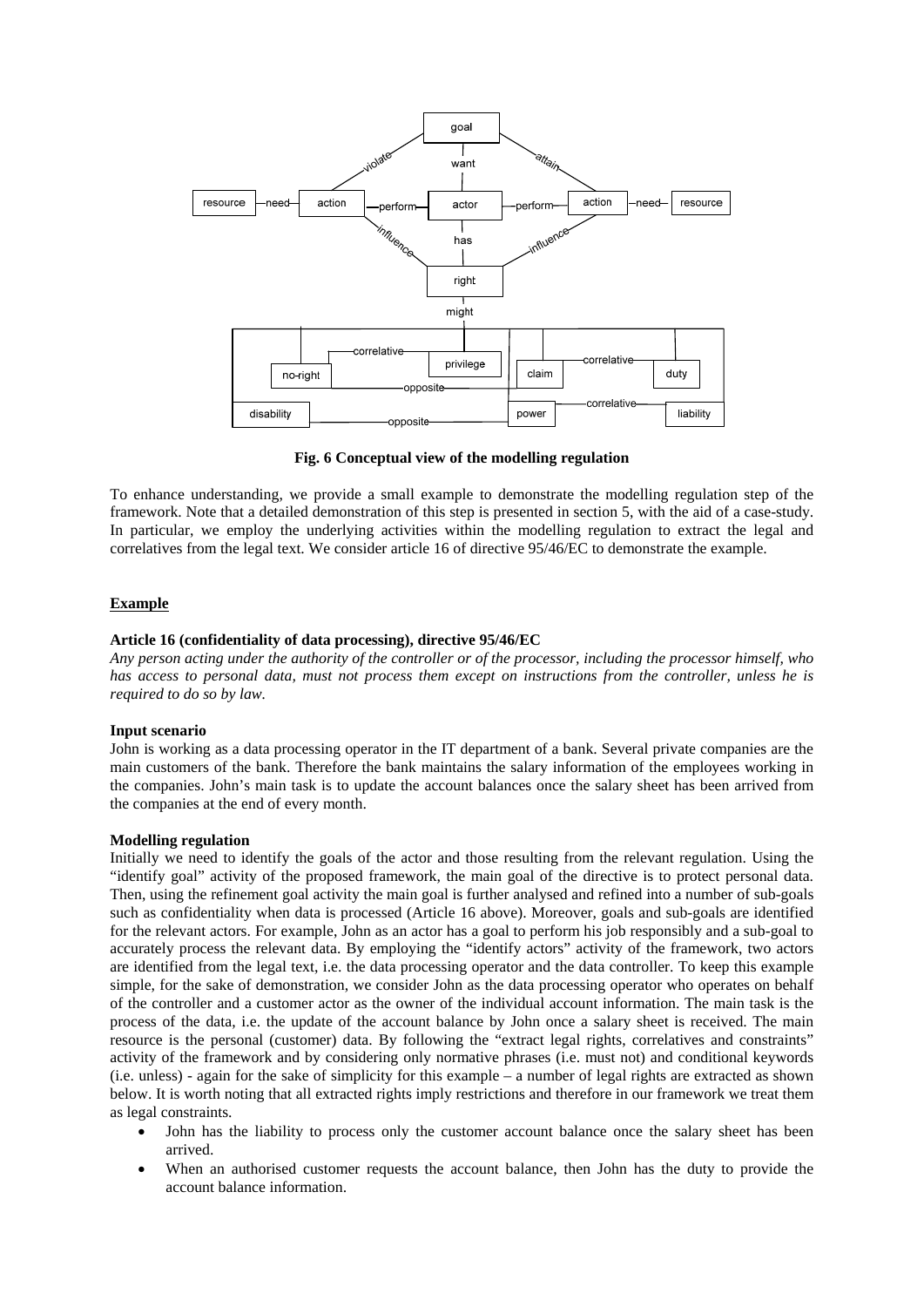- John has no-right to process other information of the customer beyond the account balance (e.g. due to the normative phrase *must not* in the legal text)
- John has no-right to use customer account information for any other purpose. For example John must not disclose salary information to another company's employees.

# **4.2 Mapping legal constraints to security constraint and security attack scenario**

In the previous step, all legal rights, correlatives, and legal constraints were identified based on the legal text and the actors of the system under development. The next step includes two sub-steps. The first sub-step is used to identify relevant security requirements of the system under development, model them as security constraints, and align them with relevant legal constraints. The second sub-step is used to map legal constraints to security attack scenarios. This enables us to analyse, based on possible attacks, the satisfaction of the legal and security constraints, and if necessary refine the initial security requirements. Similar to the previous step, the Secure Tropos goal modelling language is employed to elicit security constraints and analyse them along with legal constraints of the system under development and the Security Attack Scenarios approach is used to analyse the satisfaction of legal constraints based on potential security attacks to the system.

# **4.2.1 Mapping legal constraints to security constraints**

In principle, the conceptual approaches of this sub-step and the previous step are the same. The main difference lies in the fact that in the previous step, the various actors of the system were analysed, while in this step, the system itself is analysed. In particular, the various activities of this sub-step are:

- **Identify and Refine Security Goals.** Security goals are identified by analysing the business specification, the system environment, regulation related goals, and stakeholders' expectations. Similar to the analysis described in the previous step, initial goals might be high level, which if required are refined to sub-goals that directly support the main goal. From the security point of view, the main focus is to ensure critical security properties such as confidentiality, integrity, availability, authenticity, and non-repudiation of the system under development.
- **Analyse Security and Legal Constraints.** Similar to the previous step, relevant security constraints and legal constraints are identified and analysed. Again the main difference being that in this step the focus is on the constraints related to the system rather than the actors. It is worth noting however, that a number of security constraints and in fact legal constraints can be the same for the system as for the actors. This is particularly true when specific goals of the actors are satisfied through the system. In this case, the security and legal constraints related to these goals are also introduced to the system.
- **Model and Analyse Secure & Legal Dependencies.** During this step, we identify and analyse the potential dependencies related to the security constraints and goals as well as the legal constraints. Since this type of dependencies might affect the satisfaction of the various security constraints and legal constraints, it is important to model and analyse these dependencies. It is also important for our work to differentiate between two different types of dependencies (i. e. security and legal) and model and analyse these dependencies related to the security and legal constraints respectively. Our framework extends the Secure Tropos modelling language, which already considers the concept of secure dependency, with the notion of legal dependency. Legal dependencies, in our framework, are modelled along with secure dependencies and they enable developers to model how an actor, with some legal rights and constraints, executes some behaviour action and depends upon another actor's correlative action to attain some goal as productive action by using some resource (if it is required). Moreover, legal constraints are correlated with security constraints so that identified security requirements can be aligned with the relevant regulations. To achieve this, our framework supports the integration of legal constraints to secure dependencies (and security constraints to legal dependencies) to support the mapping of security constraints with the relevant legal constraints within the context of the secure/legal dependency. From an analysis perspective, this means that the modelled security/legal constraints need to be satisfied by the relevant actors for the dependencies to be valid from a legal point of view.

# **4.2.2 Mapping legal constraints to security attack scenarios**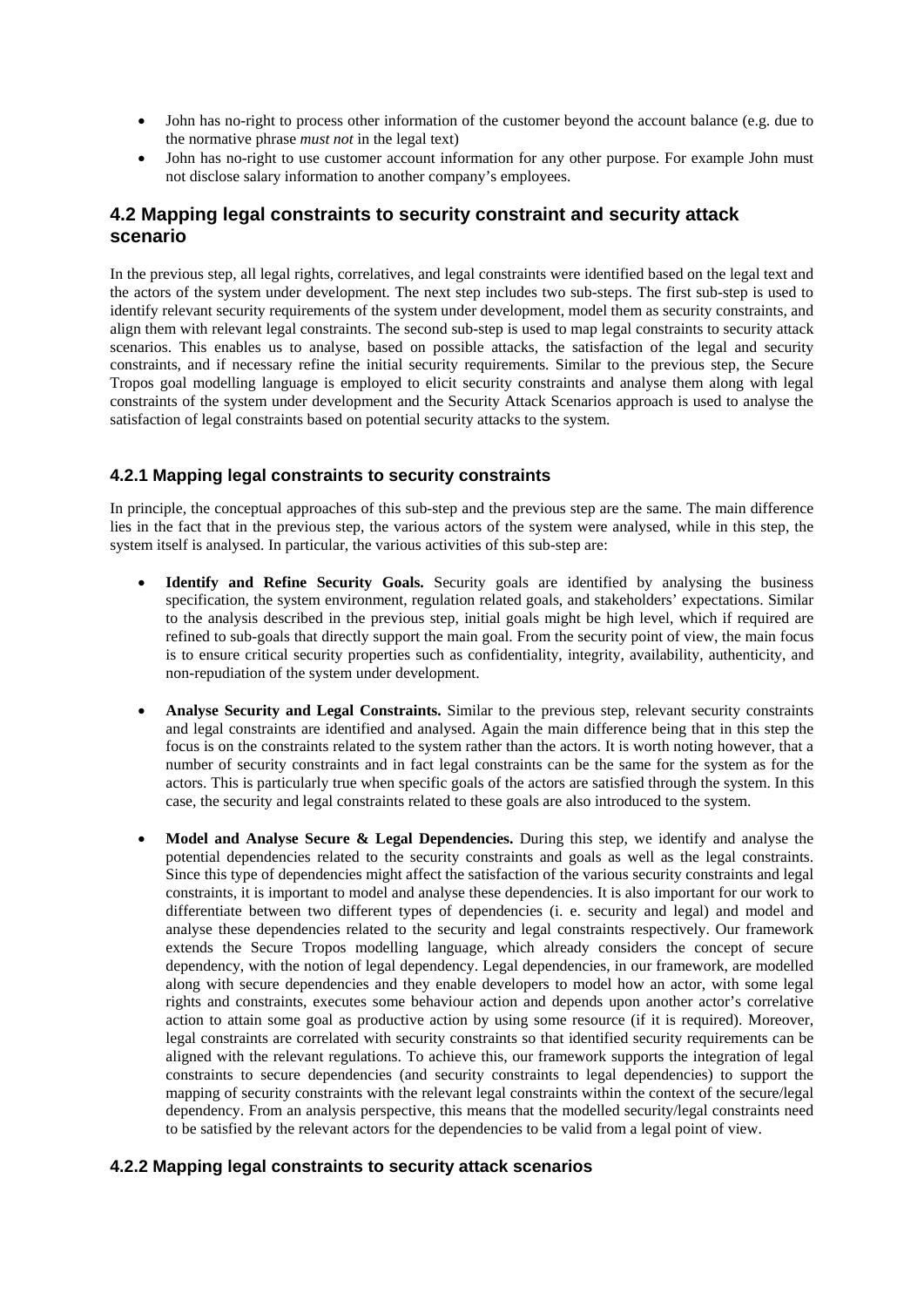Research [1] has shown that the earlier in the development process security requirements are verified the less the cost is for the project. We believe the same is true for the analysis and verification of legal requirements. Therefore, during this step we analyse the identified security and legal requirements (from the previous steps) based on possible security attacks and threats to the system. This is important, since some of these attacks, apart from introducing security issues, might introduce non-compliance issues to the system under development. It is therefore necessary to identify these issues and refine the security requirements so both security and noncompliance issues can be addressed early in the development process. To support this, our framework integrates the process of security attack scenarios [18] of Secure Tropos. We extend the current scenario representation by mapping certain legal constraints (e.g. no-rights and disability) within security attack scenarios to specify the non-compliance issues. There are four activities in this step:

- **Identify Attacker Intentions:** This activity enables developers to understand the various motives of the attacker, as attacker's goals, that lead him/her to perform the attacks. By understanding these motives, we might be able to identify some non-technical protections for the system. We are also able to identify potential resources of the system that might be attacked. In our framework, we model the goals of an attacker along with possible resources of the system that might be attacked with the aid of attack links. An attack link connects an attacker's goal and the corresponding system resource that might be attacked due to the specific attacker goal. Graphically, these links are represented as dashlines with an  $\leq$  attack $\geq$  tag.
- **Identify Non-Compliance Issues:** The aim of this task is to identify non-compliance issues when an attacker performs an action beyond his right and disability or does not perform an action despite of duty and obligation. We model this situation within security attack scenarios to specify the non-compliance issue within the system environment. To support this, we extend the security attack scenario notation and meta-model by introducing a new nonconformity link. This link is used to distinguish the case of a non-compliance issue from a case of security attack in a given scenario. Graphically, this link is represented as a dash-link with a  $\langle\langle$  -chance of  $\langle x,y\rangle$  tag.
- **Identify Possible Countermeasures:** Here we consider how the system under development "reacts" to the potential attacks and non-compliance issues identified in the previous steps. For this reason, the concept of secure capabilities is used, from the Secure Tropos methodology, to identify capabilities of the system that countermeasure the potential attacks so that the initially identified legal and security goals can be attained. Secure capabilities can prevent these attacks in the sense that an actor with such capabilities can react to these attacks. The secure capabilities, of each actor, that help to prevent the identified attacks are modelled as dashed-links, incorporating a <<help> tag, which indicates the capability and the attack they help to prevent. Attacks that cannot be prevented are notated as solid attack links (as opposed to dashed attack links).
- **Refine Initial Security Requirements:** Based on the previous steps of the analysis, the initial security requirements are refined (if needed) to accommodate provisions for the countermeasure of attacks that cannot be prevented with the existing set of requirements. Simultaneously, the newly identified requirements are aligned with the appropriate legal requirements using the activities and steps described previously. Once the developers are confident that the secure capabilities of the system can countermeasure possible attacks, the design of the system is developed.

# **4.3 Mapping Secure Tropos models to UMLsec models aligning with a given regulation**

The final step of the framework focuses on the construction of the architectural and detailed designs of the system. During this step, our framework maps the Secure Tropos model to relevant UMLsec models and it assists the developer in aligning the security and legal artefacts to the UMLsec design diagrams. The underlying activities involved within this step focus on how to construct the design diagrams so that design can support both the security and legal concepts. Note that, Mouratidis et al. already integrated the Secure Tropos notation and the UMLsec notation for the development of the secure system [15] and we take this work as our foundation. However, that work did not address the alignment of legal concepts or security attack scenarios to the design solution. Therefore, our framework extends beyond their contribution by considering the legal dimension, including non-compliance issues, as well as security attack scenarios. An overview of the activities involved in this step is given below: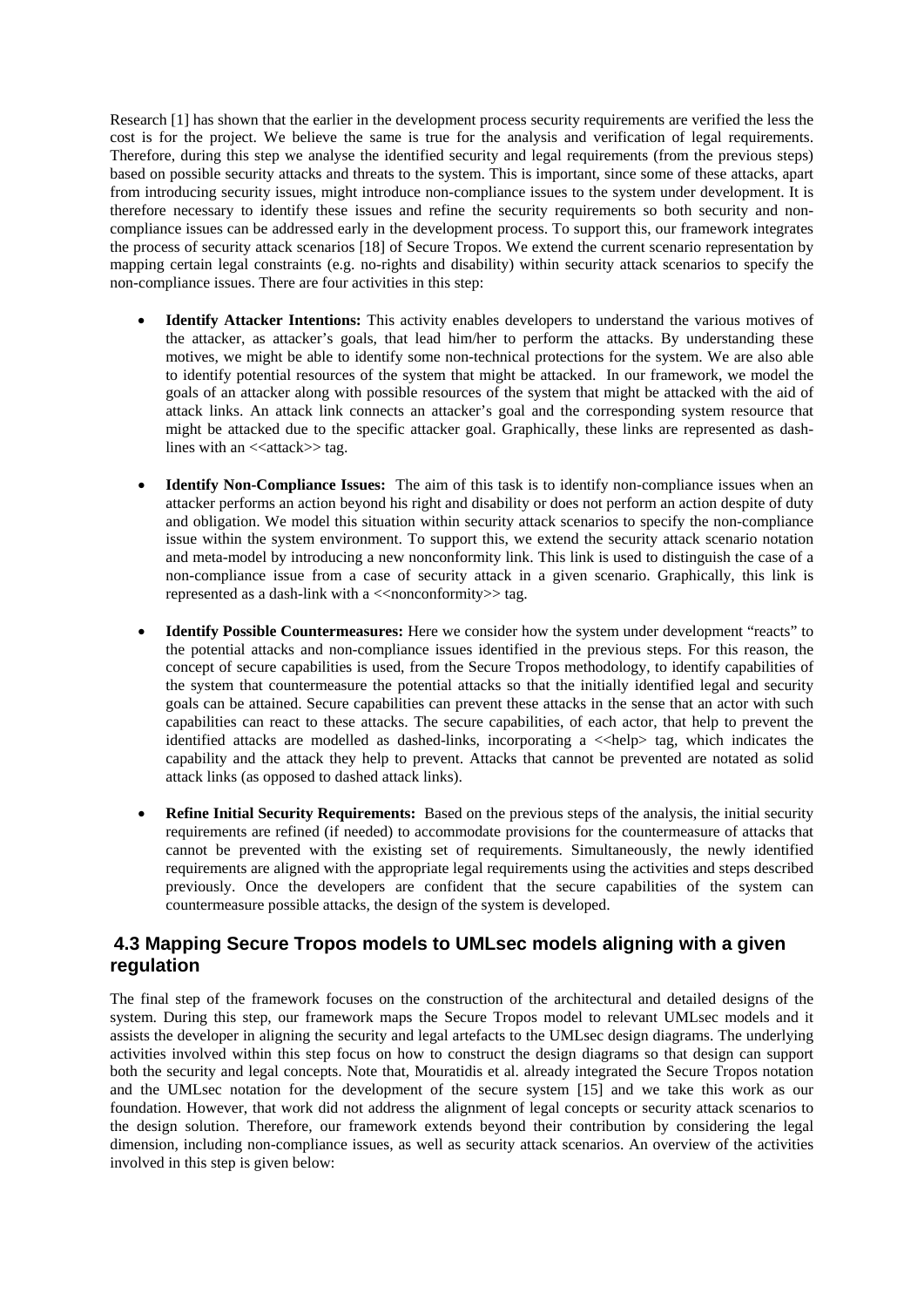- **Identify UMLsec Stereotypes:** As stated, UMLsec stereotypes, when attached to the UMLsec model add security information to the model elements. However, the existing UMLsec notation does not directly support legal information. Therefore, our framework includes the new stereotypes <<legitimate process>> and <<data filter>>, as stated earlier section, to support modelling and analysis of legal concepts within the UMLsec models. The focus of this activity is to identify the appropriate stereotypes so that both the legal and security information is appropriately modelled in the corresponding UMLsec model. To assist the identification of the appropriate stereotypes, developers need to look at the models defined in the previous stages, in particular the identified security requirements and legal constraints. For each one of these, stereotypes need to be employed to model the issue raised by the requirements and the constraints.
- **Construct Architectural Design Diagrams:** This activity mainly constructs the architecture of the overall system by UMLsec class and deployment diagram. As mentioned above, existing work has mapped Secure Tropos models to UMLsec models and in particular UMLsec class and deployment diagrams within architectural design [15]. Therefore we follow the guidelines to support the mapping of Secure Tropos analysis model to UMLsec class and deployment diagram based on the current work. In addition, we include legal issues and refined security requirements from the security attack scenarios within the diagrams, so that the architectural design enables developers to trace not only the security requirements but also align the design with the legal concepts identified in the previous analysis.
- **Construct Detailed Design Diagrams:** In this activity, details of the system components are specified with the aid of UMLsec sequence diagrams. UMLsec sequence diagrams model secure interactions of the system's components. Constraints associated with the UMLsec stereotypes considering security and legal concepts are integrated within the diagram. Therefore our framework maps Secure Tropos actor model with UMLsec sequence diagrams to precisely specify different actor interactions considering derived legal rights from legal text. The following steps were identified for the mapping:
	- **Step 1. Identify object for specific interaction:** Actors in the Secure Tropos security enhanced actor model who participate in a specific interaction (i.e. application scenario) are treated as objects for the UMLsec sequence diagram.
	- **Step 2. Identify possible interactions among the objects:** Each dependency (both legal and secure) among actors might provide interaction within the objects in the corresponding sequence diagram. However this is not a strict rule, depending on the type of dependency and the specific sequence of interaction.
	- **Step 3. Identify possible messages and arguments within interactions:** Capabilities of each of the actors' operations are mapped, within UMLsec sequence diagrams, into the message exchange from one object to another object. Resources related to each of the actors are mapped to arguments of the message on the UMLsec sequence diagram.
	- **Step 4. Identify the necessary UMLsec stereotypes:** UMLsec stereotypes are identified through the secure and legal dependencies from the Secure Tropos security enhanced actor model. The type of the secure and legal dependency indicates whether an object is critical for the security of the system or not. Any specific resource (related to security and legal constraints) required by the stereotype is also considered within the interaction. If required, these constraints are directly mapped as arguments or messages as security and legal rules on the sequence diagram.

# **5 Case Study**

To demonstrate the validity of our approach, we present an application from an industrial context based on the secure service-based software (SBS) system. The goal is to elicit security requirements, to align them with relevant regulations, and to design a secure system, in which the design diagrams support both the security requirements and the legal constraints. We consider two different directives from the EU information society legislation (2002/58/EC and 95/46/EC) [21] and the corresponding national law from the German Federal Data Protection Act (FDPA) [5]. We have chosen these because they are relevant to the application context of the system under development (the case study is in Germany). In particular, the purpose of directive 2002/58/EC is on privacy and electronic communication and directive 95/46/EC is on the protection of personal data. Partial text from Article 4 and 5 of 2002/58/EC are considered relevant with the application context, and partial text from Article 17 of 95/46/EC is considered as a cross reference of the 2002/58/EC. It is worth mentioning, for the sake of clarity, that EU directives are not directly executed within the EU member states but they define a set of regulations that must be achieved by an EU member state's national laws. Member states must adapt their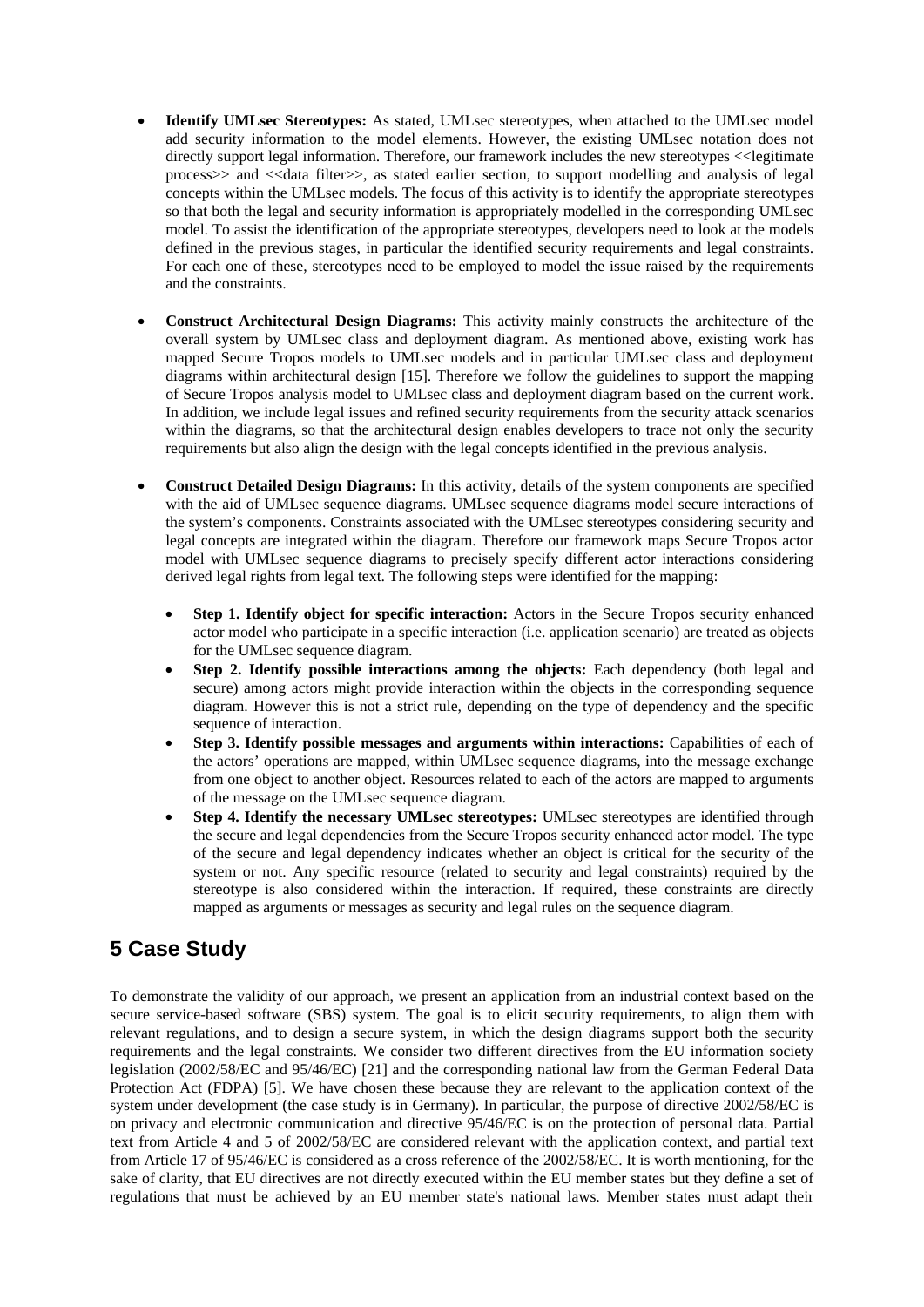national laws to meet the goals from the related specific directive, and they are free to decide how to do that. Therefore we have included the national law German Federal Data Protection Act (FDPA), because it relates to directive 95/46/EC. The reasons for choosing FDPA are that the case-study context lies in Germany, and the act ensures privacy of personal data and legitimate collection, processing or use of personal data, and therefore it supports the implementation of the directive 95/46/EC. Moreover, the selected Section 5, 9 and Annex from the FDPA address the articles of the 95/46/EC.

We consider several hypotheses for the case study to validate the framework. They are:

- Regulation modelling extracts the possible legal rights and constraints from the relevant legal text (H1).
- The identified security requirements are influenced by corresponding legal constraints (H2).
- The refined security requirements address non-compliance issues in addition to security threats (H3).
- The secure design diagrams trace the requirements and the legal constraints (H4).
- The framework should support both forward and backward tracing (H5).

To make the case-study consistent and easy to understand, we consider the following business goals and related features from the application context.

### **Business goals**

- The system shall allow the legitimate user to request any resource.
- The system shall provide response to any legitimate user request.

### **Major features**

- The system should support single-sign-on service with a centralized authentication mechanism for any service request.
- User requests for protected resources and manipulation of relevant data should be available through the Internet.

#### **Scenarios**

A user should be able to request, process, and restore specific data from anywhere by establishing a connection with the service provider. A single customer or group of customers under a specific subscription are treated as users. In our scenarios, we distinguish the participating entities. **A user** represents a customer who has signed up for access to protected content; *Browser* is the web application entity responsible for handling user requests and responses; *User Identity Provider* is the authority responsible to validate the user identity and support login procedures; *Content Manager* is the web service entity responsible for delivery content (mostly data) and for user data restoration; *Certificate Authority* is the authority responsible for issuing appropriate security certificates for legitimate users; and *Service Provider* is the authority responsible for the overall infrastructure.

# **5.1 Modelling regulation**

Following the steps described in the previous section, we analyse the legal text from the directives and the act.

### **Relevant legal text**

### **Directive 2002/58/EC (Directive on privacy and electronic communications)**

#### **Article 4 (partial), Security**

1. The provider of a publicly available electronic communications service **must** *take appropriate technical and organisational measures* to safeguard security of its **services**, **if** necessary in conjunction with the provider of the public communications network with respect to network security. Having regard to the state of the art and the cost of their implementation, these *measures* **shall** ensure a **level of security appropriate to the risk** presented.

### **Article 5 (partial), Confidentiality of the communications**

3. Member States **shall** ensure that the *use* of electronic communications networks to *store* **information or** to gain *access* to **information** *stored* in the **terminal equipment** of a subscriber or user is **only** allowed on condition that the subscriber **or**  user concerned is provided with clear **and** comprehensive **information** in accordance with Directive 95/46/EC, inter alia about the purposes of the *processing*, **and** is offered the right to *refuse* such *processing* by the data controller. This **shall not** *prevent* any technical storage **or** *access* for the sole purpose of carrying out **or** facilitating the transmission of a communication over an electronic communications network, **or** as strictly necessary in order to provide an information society service explicitly requested by the subscriber **or** user.

### **Directive 95/46/EC, (Directive on protection personal data)**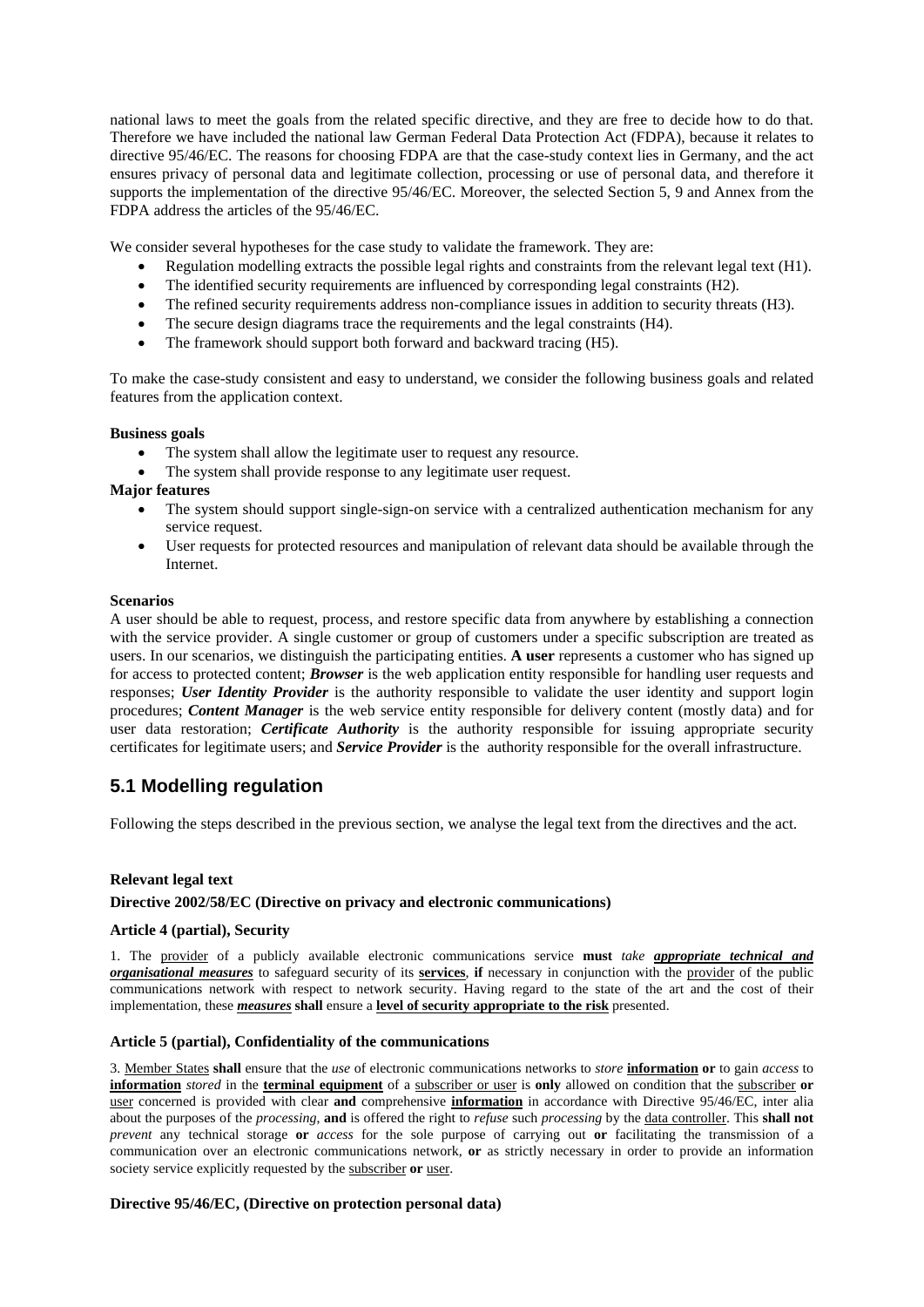#### **Article 17 (partial), Security of processing**

1. Member States shall provide that the controller **must** implement *appropriate technical and organizational measures* to *protect* **personal data against** accidental **or** unlawful destruction **or** accidental loss, alteration, unauthorized disclosure **or**  access, in particular where the processing involves the transmission of *data* over a network, **and** against all other unlawful forms of processing. Having regard to the state of the art and the *cost* of their implementation, such *measures* **shall** ensure a *level of security appropriate to the risks* represented by the processing and the nature of the **data** to be protected.

#### **German Federal Data Protection Act**

### **§ 5 (Confidentiality)**

Persons employed in data processing **shall not** *collect*, *process* **or** *use* **personal data** without authorisation (confidentiality). On taking up their duties such persons, in so far as they work for private bodies, **shall be** required to give an undertaking to maintain such confidentiality. This undertaking **shall** continue to be valid after termination of their activity.

#### **§ 9 (Technical and organisational measures)**

Public and private bodies *processing* **personal data either** on their own behalf **or** on behalf of others **shall** *take* the *technical and organisational measures* necessary to ensure the implementation of the provisions of this Act, in particular the requirements set out in the annex to this Act. Measures shall be required only if the effort involved is reasonable in relation to the *desired level* of protection.

#### **Annex (partial) (to the first sentence of Section 9 of this Act)**

Where **personal data** are *processed* **or** *used* automatically, the internal organisation of authorities **or** enterprises are to be arranged in such a way that it meets the specific requirements of data protection. In particular, *measures* suited to the type of **personal data or** data categories to be *protected* **shall be** taken,

1. to prevent unauthorised persons from gaining *access* to data processing systems with which *personal data* are *processed*  **or** *used* (access control),

3. to ensure that persons entitled to *use* a data processing system have *access* only to the **data** to which they have a right of *access*, and that **personal data cannot** be *read*, *copied*, *modified* **or** *removed* without authorisation in the course of *processing* **or** *use* **and** after storage (access control),

4. to ensure that **personal data cannot** be *read*, *copied*, *modified* **or** *removed* without authorisation during electronic transmission **or** transport, **and** that it is possible to check **and** establish to which bodies the transfer of *personal data* by means of data transmission facilities is envisaged (transmission control),

7. to ensure that **personal data** are *protected* from accidental destruction **or** loss (availability control).

In the above text, normative phrases (such as must, shall) and conditional phrases (such as and, or) are in bold; a subject for an action is underlined; an action is italicized; an object is in bold and underlined; a measurement parameter is in bold, italicized and underlined. Following the steps of the framework, the main focus is now to identify basic Secure Tropos elements based on the legal taxonomy.

### **Analysing the regulation**

### **Identify & refine goals**

The main goal of 2002/58/EC is to *protect privacy in electronic communication* and *accurate processing of the personal data*. Article 4 of the directive refines this high level goal to *secure service* by taking appropriate technical and organisational measures and article 5 refers to *confidentiality in electronic communication*. The main goal of 95/46/EC is to *ensure protection of personal data*. Article 17 refines the main goal to *security in processing* and also to *adequate technical and organisational measure*. The FDPA has similar goals as 95/46/EC because it directly implements that directive. Section 5 of FDPA refines the main goal to *confidentiality in data processing* by processor or processing operator and section 9 refines the main goal to *proper access, transmission and availability control* under *technical and organisational measure*. Note that, our framework facilitates the establishment of a link between the EU directive and the relevant national law by using the concepts of goal and sub-goal.

#### **Identify actors, associate tasks & resources**

Our analysis has resulted in the following for the main actors of the system. A user's main goal is to use and process data through the tasks request, process, own, and restore. The actors under the providers are *identity manager*, *certificate authority*, *content manager*, and the *service provider* itself. The identity manager's main goal is to identify the user before the user is allowed to perform any action. The certificate authority delivers the identity information once a user subscription has been approved. The data controller or data processing operator under the data controller serves as the content manager and is responsible for the delivery of the requested data,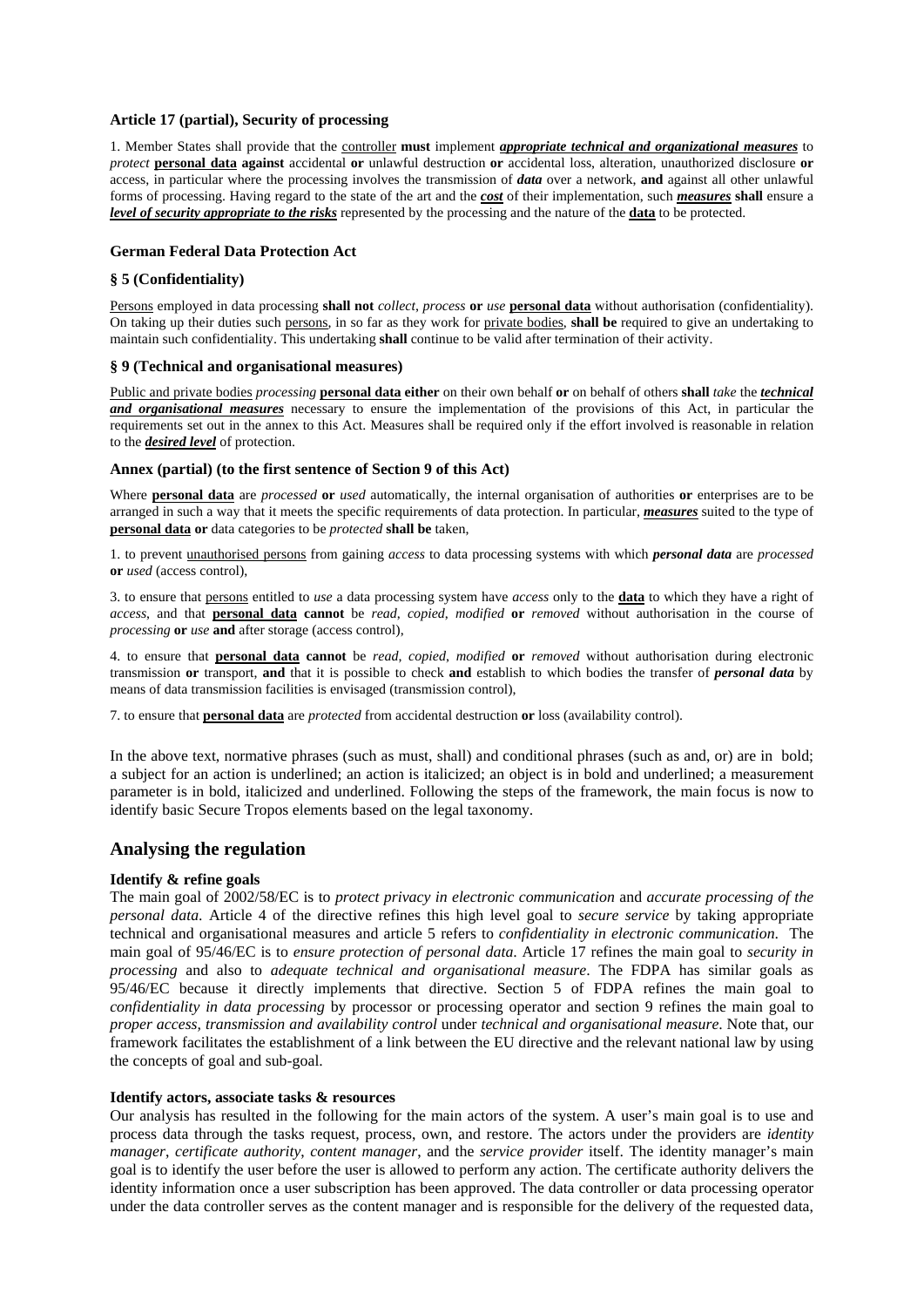restoration of data and if require further process of the data. Finally, the service provider is responsible for the overall system infrastructure including ensuring adequate technical and organisational measures, secure services, and protection of personal data. It is also possible for some of these actors to play several roles. For example, the data controller may play the role of service provider, certificate authority, or identity manager. The main tasks from the provider perspective are to manage user identity information and sensitive data, and to respond any legitimate user request. Therefore, these tasks should support the satisfaction of the goals (and refined subgoals) identified in the previous step, such as *protect personal data*, *secure service*, *provide adequate technical,*  and *organisational measures*.

### **Extract legal rights, correlatives, and legal constraints**

The final activity in this step of the framework is to extract appropriate legal rights, correlatives, and legal constraints for the application context.

#### **Claim/duty, power/ liability, and privilege**

- When a legitimate user claims to access, process, and use any specific data or claims to restore data, then the controller has the duty to perform the appropriate action based on the nature of the claim.
- A legitimate user has the privilege to access, process, and use data through public communication networks.
- The content manager has the liability to access, process, and use the data if required up to his/her specific limit.
- The service provider has the liability to take appropriate technical and organisational measures to support security of service, protection of personal data, access, transmission, and availability control.
- The content manager has the liability to take appropriate technical and organizational measures to support lawful processing, to protect against accidental loss or destruction of the data.
- The service provider, the content manager, and the resource owner have the power to refuse any user access, process, and storage of specific data, information, and/or service.

#### **No-right and disability**

- A user has no-right to unauthorised access, disclose, and unlawful process of data.
- The service provider, the content manager, and/or the owner have no right to unauthorised access, process, and use of the data.
- Without consent from the service provider, the content manager, or the owner, the user should not (disability) access, process, and store data.
- The system has no-right to accidental loss and destruction of data.

Note that except of privilege and power, all the remaining legal rights should be treated in strict sense within the context. Therefore, we consider all of them as legal constraints. Moreover, during our analysis, we have identified some differences between the EU directives and the German FDPA. The normative phrases of the directives generally are represented using *must*, *shall*, *shall no*t*,* and so on, but FDPA represents the same meaning without using *must*. Moreover, measuring parameters such as appropriate technical and organizational measure are usually refined to several constraints such as access, transmission, availability control by the Annex of §9. From this, we can conclude that the national law facilitates more the extraction of legal rights compared to the directives. It is also worth noting that not all ambiguous terms of the legal text can be refined by our framework. An example is the level of security appropriate to the risk from article 17 of 95/46/EC, and desired level of protection from § 9 of FDPA. This is mainly because these terms are mainly related to several measuring elements including cost and nature of the object, risk and its impact on the overall business, cost of control action, but also non-technical issues such as underlying security policies, procedure and effectiveness of their implementation, organisational culture, and so on. Therefore, it is difficult to combine all these technical and non-technical issues into a single instance stated in the legal text.

### 5.2 Mapping legal constraints to security constraints

The artefacts from the previous step are employed in this step to assist mapping legal constraints to security constraints. Initially, we further refine some of the goals. For instance, the goal *access control* is refined to *user identification* and *required level of authorization*. After refining all the required goals, the next activity aims to analyse security and legal constraints and to develop the associate security and legal dependencies. In doing so, we need to identify the security constraints from the application context and align them with the identified legal constraints through the dependencies of the security enhanced actor model. Initially, the user submits a subscription request through a protected web browser to the service provider. The user expects that the service should be secured within the communication link. To support the single-sign-on web-service feature along with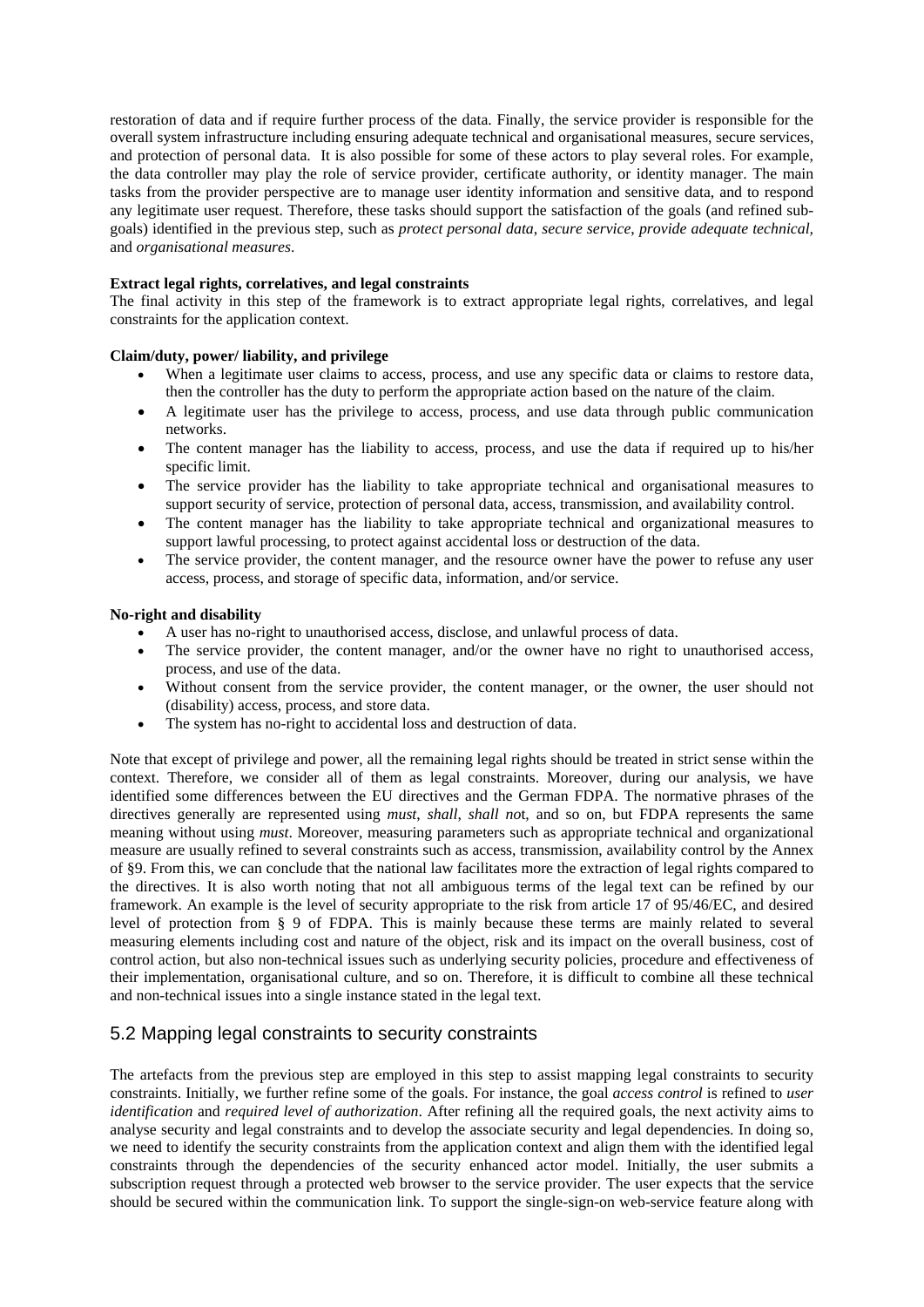legal and security goals, every user after approval of the subscription, *claim identity data* to attain the user goal *obtain login info*. The Content manager provides the login data to subscripted user*.* A legal dependency is created from the user to the identity manager by integrating the legal goal *protection of personal data* along with the relevant rights and constraints*.* Similarly, a secure dependency is created by adding the secure goals *service availability,* and *data processing integrity* along with tasks, resources, and constraints.

Once the user claims data then the content manager has the duty to provide data when having the owner consent. Note that the content manager accesses only the data for which he/she has the right to access, process, and deliver. No option should be provided for the content manager to access data for which he/she does not have the appropriate rights. The content manager also expects that data processing should confirm integrity so that the purpose of security in data processing must not be violated. User might also claim to restore data and the content manager has the duty to restore it. Data communications through the public network requires to keep communication secure as security constraints so that unauthorised user cannot access, process, and use any data. The security enhanced actor model, shown in figure 7, provides the mapping between security and legal constraints in a manner that elicited security requirements, modelled as security constraints, can be aligned with regulation through several security and legal dependencies.



**Fig. 7 Secure Tropos model with security and legal dependency** 

Based on the above analysis, we have derived a set of security requirements that align with legal constraints as shown below. Note that, for reasons of simplicity, we do not consider all the identified aligned security requirements here.

- I. The user shall be identified and authenticated before allowed to perform any action relating to data collect, process, and use.
- II. The system shall only provide the related data to the authorised user that has right to collect, process, and use.
- III. The service provider shall support sufficient organisational and technical measure to ensure privacy of the personal data.
- IV. The system shall keep the established communication link secure to protect any unauthorised access and process.

# **5.3 Mapping legal constraints to security attack scenario**

To perform this step, we need to identify the attacker intentions, their tasks, and related threats within the system environment. We follow the Common Attack Pattern Enumeration and Classification (CAPEC) [8] to identify the threats and derive possible attacker goals on the application context. Note that there are several other sources to identify the threat environment but for simplicity in this paper we consider only CAPEC for the case-study. We consider that the main intentions of the attacker are *unavailable single-sign-on service* and *obtain sensitive information*. Figure 8 shows the attacker scenario for *unavailable single-sign-on service* and how it can be decomposed to *band-width consumption* and *resource depletion* to obstruct the goal service availability. To accomplish these sub-goals, an attacker can spread malicious data by flooding the established communication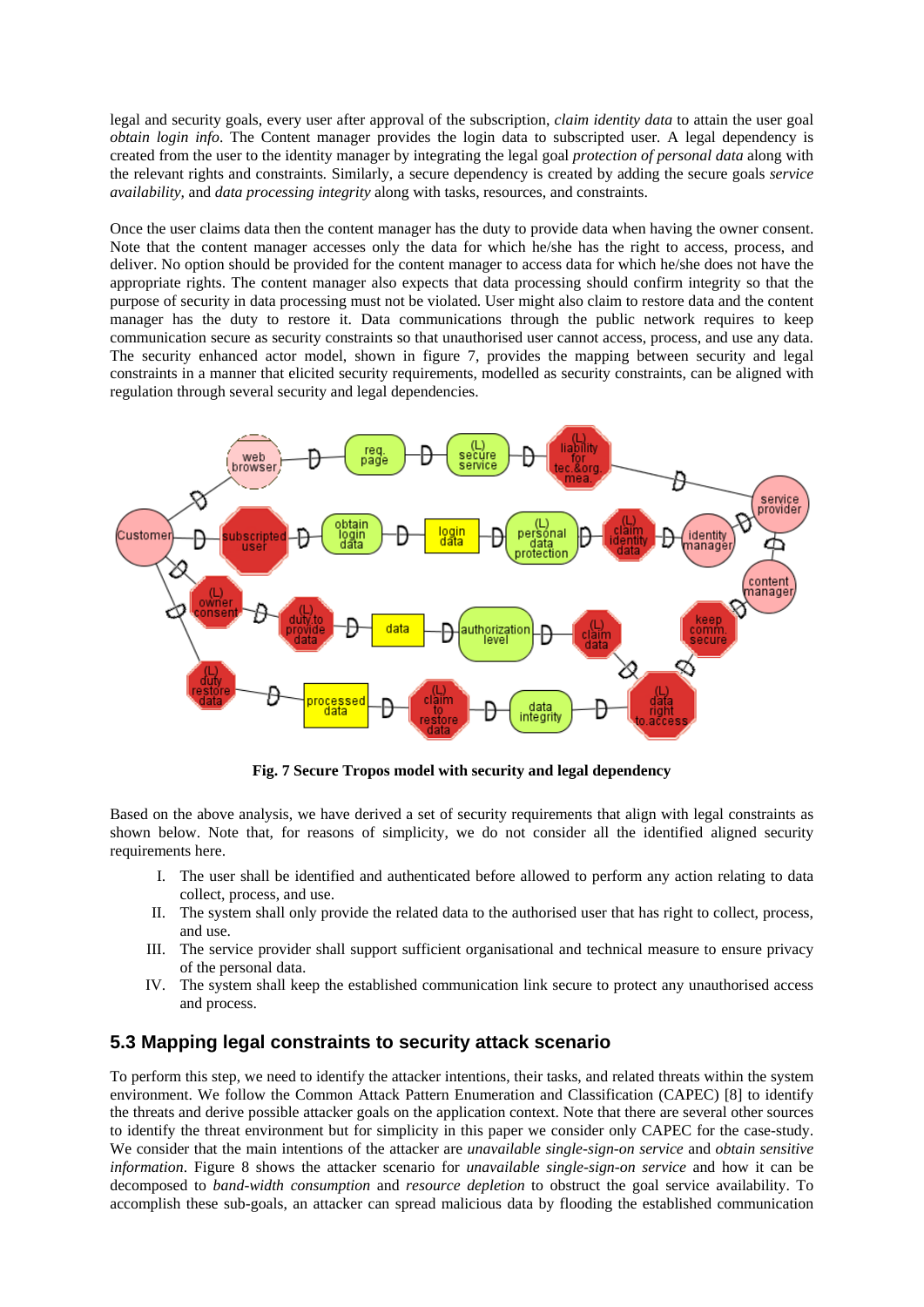link so that it can consume the bandwidth of the link or by sending unnecessary numerous requests to the target system to deplete the system resources. Note that the same attack can contribute to violate legal and security goals. On the other hand, a legitimate user intentionally might send numerous requests to the provider to consume the system processing resource. Therefore, these attacks contribute to the non-compliance issues along with security threats within the system environment.

Another goal of an attacker identified by our analysis is *Obtain sensitive data.* This can be decomposed to *get data* and *unauthorized access* to the system as shown in figure 9. To accomplish these sub-goals, an attacker might try to read the transmitted data by eavesdropping or in the case of a legitimate user (internal attacker, such as the data controller for example) might try to abuse his right to obtain data (e.g. no-right), or try to obtain login information. Once the attacker (or legitimate user) manages to obtain unauthorised data then this data may be processed unlawfully in a manner that it violates the purpose of data collection, or disclose the data in unauthorised fashion. There are also cases where incidents are accidentally caused by the system itself, such as accidental damage or loss of the data.



**Fig. 8 Security attack scenario for service unavailability** 

As discussed in the previous section, the next step of the process is to identify suitable countermeasures that the system might use to prevent the above identified attacks. To protect denial of service attacks, the system requires adequate technical measures including monitoring capability of the network traffic and filtering of unnecessary requests, therefore *monitor and filter data* as secure capabilities are essential to satisfy the service availability and secure service goals. To protect sensitive data, it is required that the system has secure capabilities such as *decrypt incoming data and encrypt outgoing data* as *data security* to control eavesdropping; and *monitor authorised user activities* to ensure that legitimate users do not abuse their rights. Moreover, the secure capability *non-forgeable identity* is required to protect towards duplication of login data. However, this capability on its own is not sufficient to protect against the attacker capturing login information, since an attacker may obtain certificate key by other means such as social engineering or theft of hardware devices.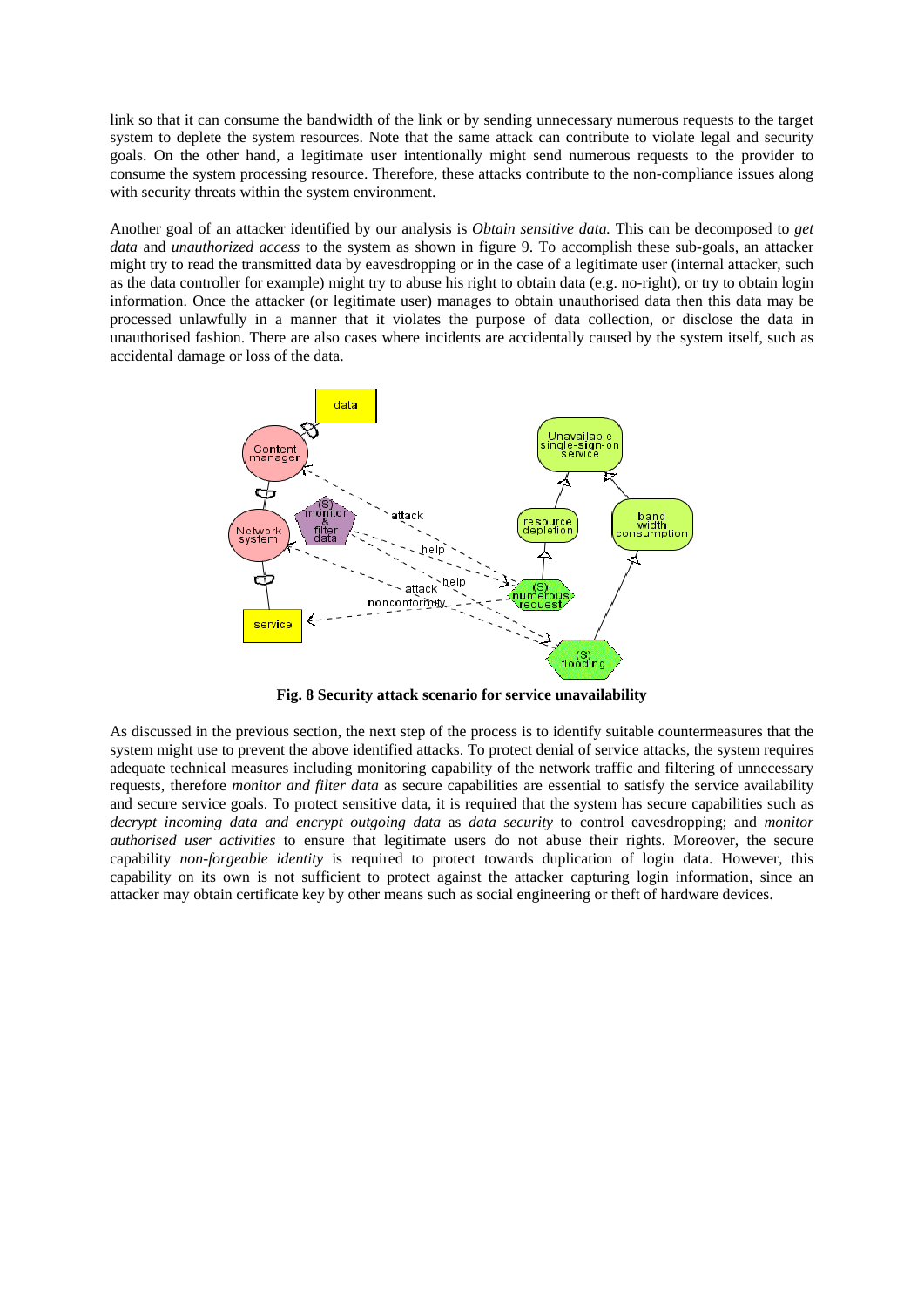

**Fig. 9 Security attack scenario for obtain sensitive data** 

Therefore, the above analysis assists developers in refining the initial security requirements or introducing new ones to ensure that the above secure capabilities are supported by the system.

Examples of refined security requirements are:

- The system shall monitor and if required filter incoming malicious traffic.
- Every data processing action by the data processing operator shall be tracked and controlled.
- The system shall prevent authorised users to process data that violates the purpose of the data collection, process, and use.
- The system shall encrypt all outgoing data through public communication network and decrypt all incoming data so that unauthorised users cannot access the data.

The above example also indicates the need for a new requirement:

 The system shall ensure that every user should have non-forgeable identity-related information to prove his/her identity.

# **5.4 Mapping Secure Tropos Model to UMLsec Model**

The final step of our framework is the development of the secure design by mapping Secure Tropos models to UMLsec models. In doing so, initially we need to identify the UMLsec stereotypes, based on the security requirements along with the legal constraints. These stereotypes allow us to specify the security and legal constraints linked to the information flow and the processes carried out by the UMLsec model components. For the presented case study, we identified several stereotypes such as <<fair service delivery>>, <<legitimate process>>, << data filter>>, <<secure links>>, <<Internet>>, and <<secrecy>> to support the security requirements and the legal constraints. We then constructed relevant UMLsec class and deployment diagrams as a part of the architectural design. Figure 10 shows the  $\le$  fair service delivery  $\ge$  and the  $\le$  legitimate process  $\ge$ stereotypes integrated into a class diagram to support the alignment of security requirements and legal constraints. The stereotype <<fair service delivery>> has three associate tags {start}, {continue}, and {stop} to support the action related to services such as request data, deliver data, and close session. Therefore, this stereotype captures the requirements relating to the transaction of the work flow in the application context. To support the actor's behaviour of action regulated by legal rights and constraints, the  $\ll$ legitimate process>> stereotype is included. It has three tags: {action}, {right}, and {resource}. The values of the {action} influence possible tasks performed by the actors within the system environment. The tag {right} is initiated from the extracted legal rights and constraints to regulate the action. Finally {resource} identifies the possible required resources within the system environment. Therefore, <<fair service delivery>> focuses on the security part, while  $<<$  legitimate process  $>>$  focuses on the legal part.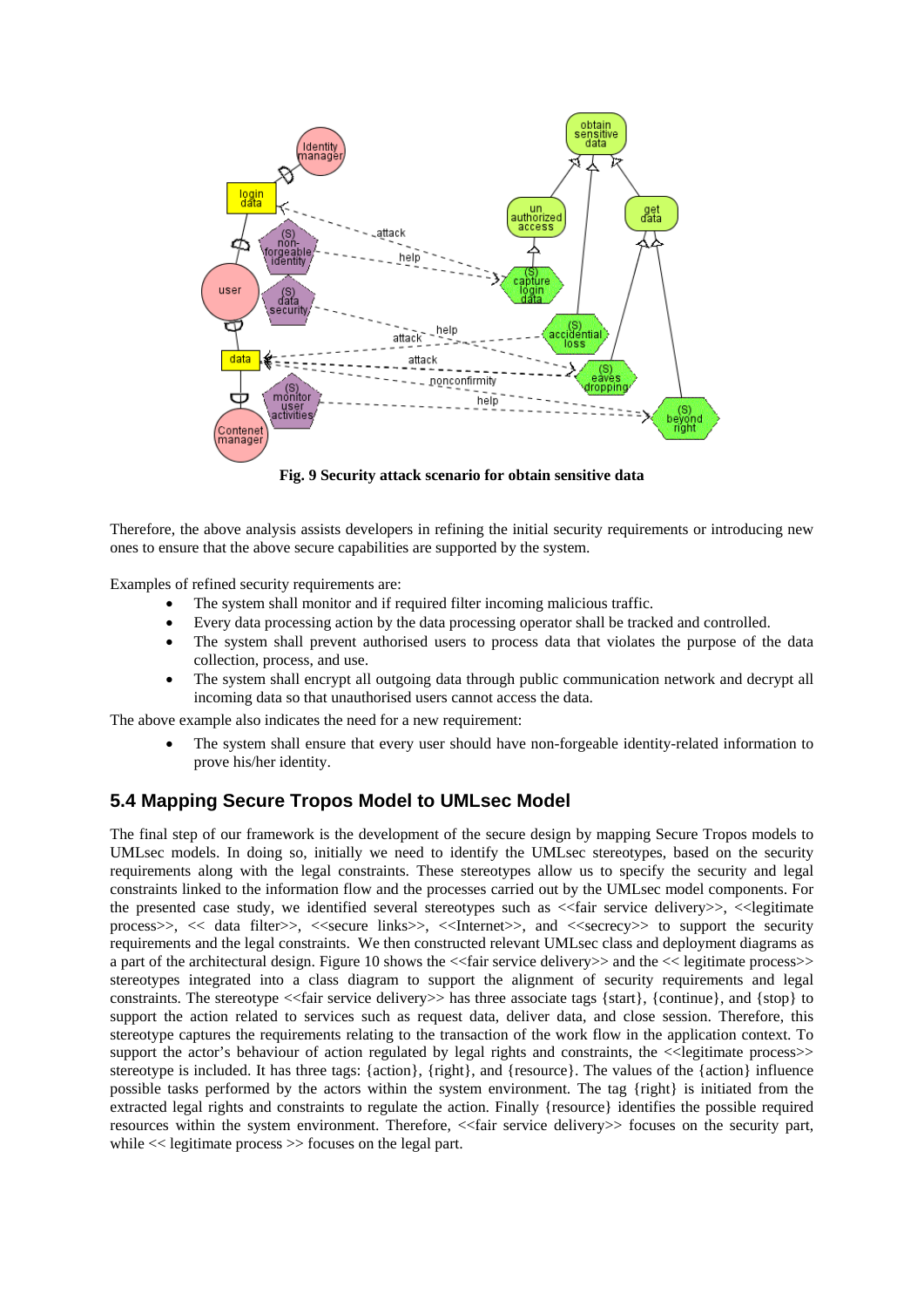

**Fig. 10 Class diagram** 

The four main classes shown in the figure 10 specify the participating entities within the context:

- User. User of the system with the following attributes: the IP address *Ip*, used to identify the user's machine; the data set *userdata*, which contains the name and the subscription information; the public key *key\_e* and the associated private key *inv(key\_e)* (used to encrypt and sign the relevant data); a session key *key\_s* for establishing a session.
- **ServiceProvider.** Central administrator with the following attributes: the public key *key l*, to verify the login token.
- **IdentityManager.** Login service provider with the following attributes: the key pair *key\_l* and  $inv(key, l)$ , to serve the login service. It also contains the public key *key ca* of the certification authority to decrypt and verify data.
- **ContentManager.** Data controller or data processing operator responsible for the delivery and restoration of the protected data. This class contains a privilege list *LP* from the owner and service provider to authorised user to access, process, and use data. A session key *key\_s* is maintained during the established session between the user and the content manager. It also contains the public key *key\_i* of the identity manager.

At this stage of the architectural design, it is important, from the security point of view, to understand the physical distribution of the nodes, in order to specify in more detail the security attributes of the system's communication links. To support this, our framework uses deployment diagrams as shown in figure 11. To satisfy the security constraints such as *keep communication secure*, legal goals such as *personal data protection*, or security goals such as *data processing integrity*, the UMLsec stereotypes <<secure links>> and <<secrecy>> have been employed to ensure that the security requirements and legal constraints on the communication are met by the physical layer. To ensure service availability, << data filter>> stereotype is employed for both communication network as link and providers as nodes. Communication among the provider nodes and user can be done through the <<Internet>> or <<LAN>> stereotype. The deployment diagram also specifies how user equipment can initiate the login process with the signature key obtained from a smart card.

Finally, UMLsec sequence diagrams are constructed as part of the detailed design. Figure 12 shows a sequence diagram that describes the single-sign-on service feature along with identity and authenticity. The purpose is to establish a secure session to obtain data and restore processed data within the same or different session. Note that we assume that the user is already approved by the service provider. Initially, a user submits a request for a protected web-service page (a part of content (data)) to the Service Provider (SP).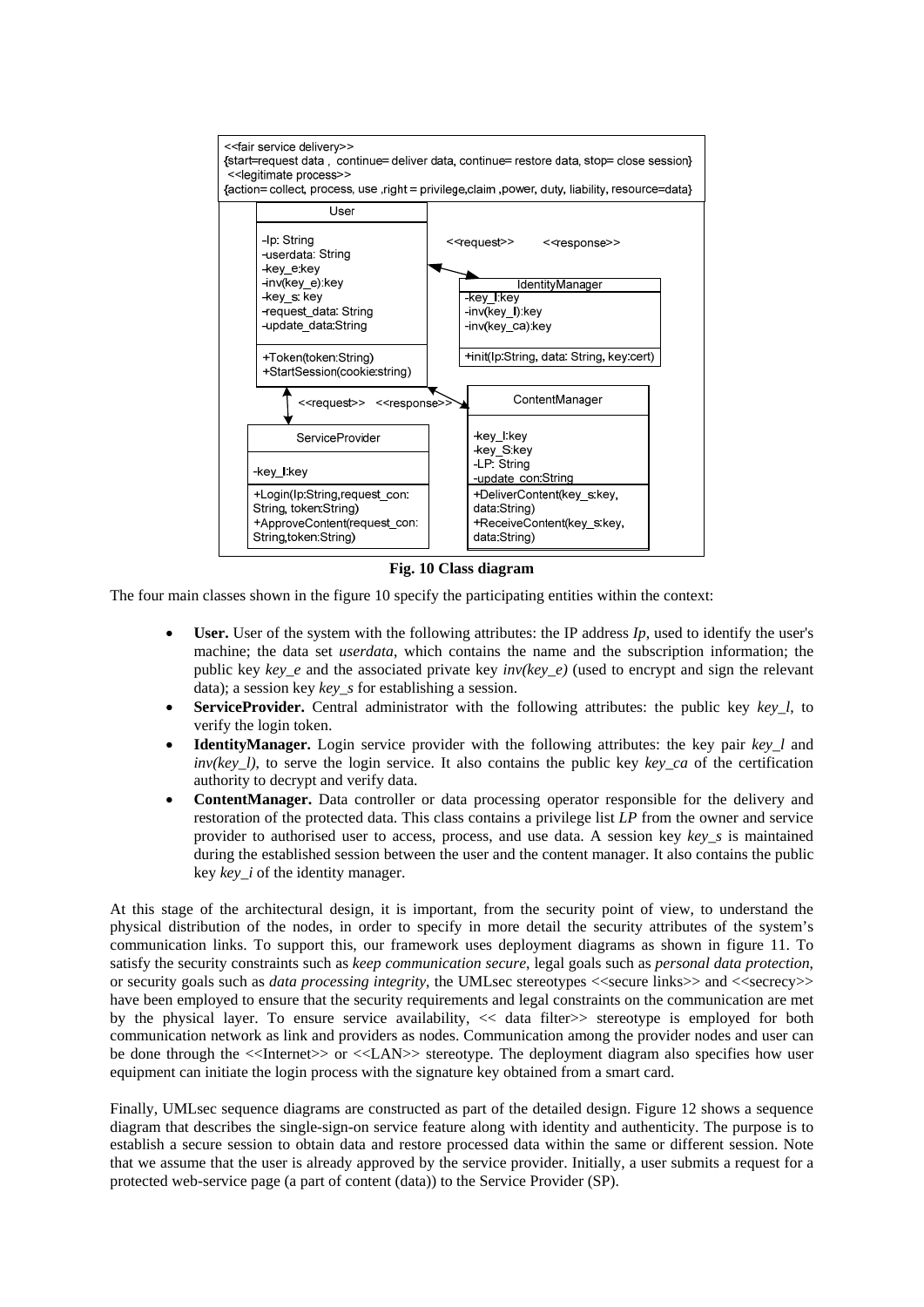

**Fig. 11 Deployment diagram** 

The SP returns an html form to the user for identity information. The user further requests a login token by sending a certificate key, generated from a smart card, to the user identity manager (UIM). The UIM verifies the user identity and generates a login token (IP, time stamp, user data (name, subscription info)) and sends the signed token back to the identified user. The user with this signed login token claims data from the service provider. The service provider verifies the login token and forwards it to the Content Manager (CM). The CM initially verifies the owner consent to grant the data to the user and the associate level of authorization as part to fulfil the legal dependency. Finally the CM duly delivers the data. The user may further claim to restore the processed data within same session and/or in a different session. The CM then restores the data. All data transfers between the CM and the user are encrypted with the session key shared between the entities. The single-sign-on authentication mechanism addresses the unresolved attack *obtain login data* analysed in the corresponding security attack scenario. Because the login token consists of a user machine IP and a time stamp (current date and maximum time limit to use the token), if an attacker captures the token, they will still be unable to login due to different IP or exceeded time limit. The Https protocol is used to encrypt the data using the session key exchange between the user and the CM. This supports the *keep communication secure* constraint identified earlier in the analysis and the relevant stereotype *<<data security>>* with the capability for securely decrypting incoming data and encrypting outgoing data.



**Fig. 12 UMLsec sequence diagram**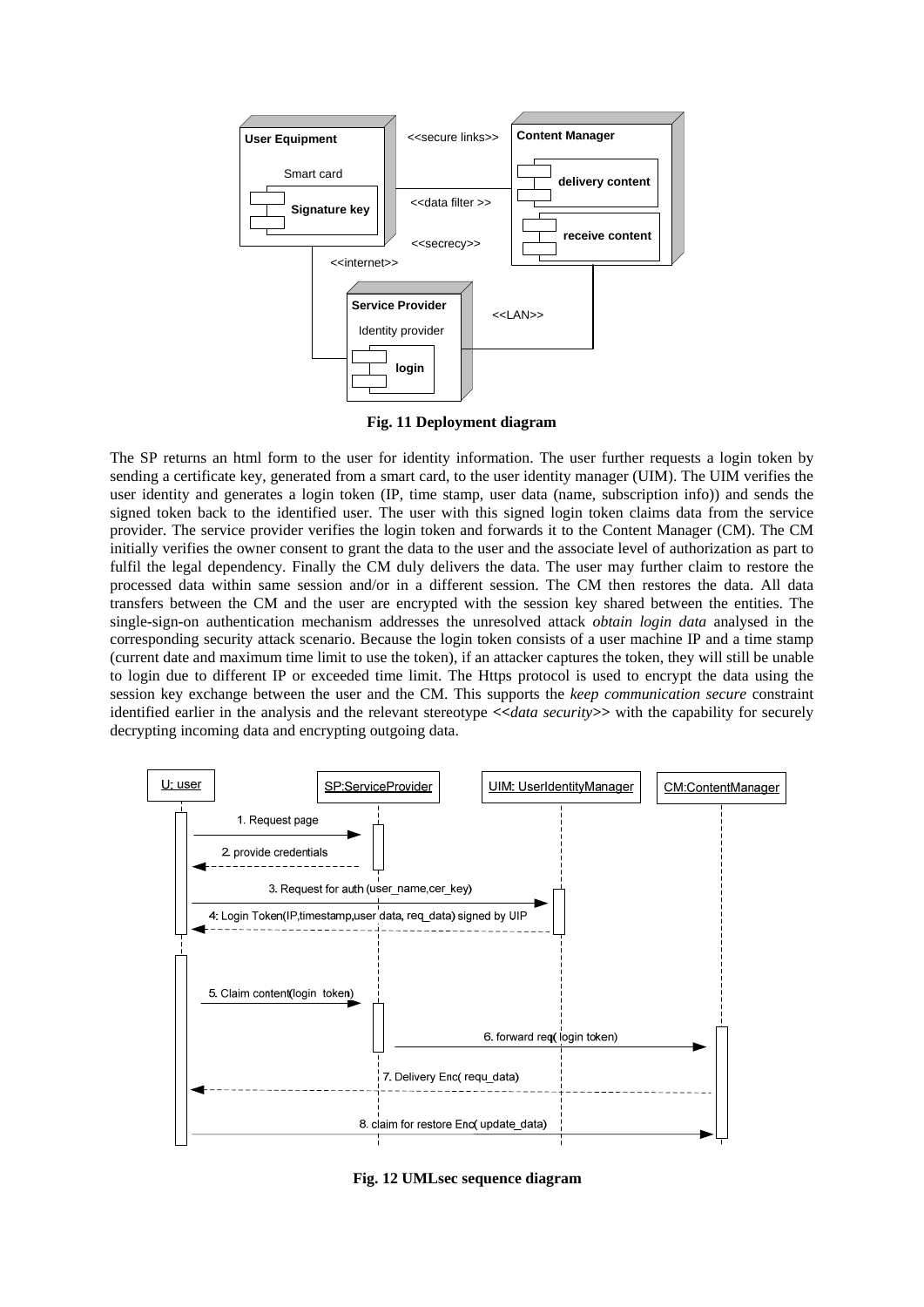# **6. Conclusions**

Compliance with regulations is becoming an important concern for software systems supporting critical organizational purposes. Our approach addresses one of the issues raised in recent research [34, 41] regarding modelling and analysis of legal regulations during a software system development process. Laws change very often by amending or repealing old legislation or by introducing new legislation. This evolving situation is especially important and frequent for the information security laws. However, the current state of the art in the development of software systems fails to provide solutions for this issue. Our framework is a first step towards this direction.

Our framework provides several benefits. It supports elicitation and analysis of security requirements that align with legal issues from the requirements stage of the software development process. As it has been argued in recent research [22], this is very important. The framework also supports the development of designs that enable developers to trace back specific solutions to the relevant security and legal requirements, and therefore to the appropriate legal text. When an amendment (new or update article or section) of law is introduced, developers need to establish what goals, legal constraints, or relating artefacts the new (or updated) law introduces or modifies. For instance, when an article under a directive or a section under the FDPA is amended, then initially we should look at the goals due to the amendment then continue to review the artefacts in particular legal rights, constraints, and security requirements that can be affected by the change. If require new goals or constraints can be included depending on the context of change. Thus modelling regulation by following goal-driven Secure Tropos allows us to adapt the change from the legal concept to the software that compliance with law. Moreover, the presented framework supports the analysis of legal text and the extraction of a number of concepts based on Hohfeld's legal taxonomy, such as legal privilege, claim, power, immunity, and their correlatives duty, no-right, liability, and disability. This is an important improvement to the existing works (see related work section), where only permitted and required actions are used to represent legal rights. As research has shown [4, 43], this is not sufficient to represent stakeholder legal rights. It is also worth noting that the presented framework provides support for the unification and better understanding of concepts and terminology from two fundamentally different areas, i.e. law and software engineering, since it uses concepts and terms from the legal domain such as privilege, duty, and liability, together with concepts from the software engineering domain such as actor, goal, and task. Last but not least, our framework supports the identification of potential attacks for non-compliance to a specific software system application context and provides activities and steps to refine a system's requirements to overcome such risks.

To demonstrate the applicability of our framework and to test it against a number of hypotheses, we applied it to a case study. The case study showed that the framework sufficiently supports the extraction of legal constraints from legal texts. The elicited security requirements are aligned with legal constraints and can be further refined to address the security threats and non-compliance issues. Therefore, our framework supports hypotheses H1, H2, and H3 specified at the beginning of the case study. The case study also demonstrates that our framework supports tracing of legal constraints to security requirements and further to secure design. Figure 13 depicts the artefacts involved to support tracing from regulation to requirements and to design in the case study. The left part of the figure represents legal goals and extracted legal constraints. These legal artefacts were addressed by appropriate security goals and constraints and further refined by considering threat and non-compliance issues (shown in the middle part of the figure). Finally the right part of the figure shows the relevant stereotypes that support both security and legal aspects. As an example, consider a legal goal such as *personal data protection*, and legal constraints such as *liability for technical and organisational measure*, and *data only right to access*. These are addressed by a number of security goals and constraints identified during our analysis such as *keep communication secure*, *data processing integrity*, and *subscribed user*. These were further refined to security requirements such as *decrypt incoming data and encrypt outgoing data*, *monitor and filter data*, *monitor authorised user activities*, and *non-forgeable identity*. Finally, these requirements were supported during design by the stereotypes *<<secure links>>*, <*<fair service delivery>>*, <*<data filter>>*, *<<legitimate process>>*, and *<<authenticity>>*. The precise semantics of the stereotype enables developers to trace back the need to introduce them to the security requirements and further to the relevant legal documents. Therefore, our framework also supports hypotheses H4 and H5.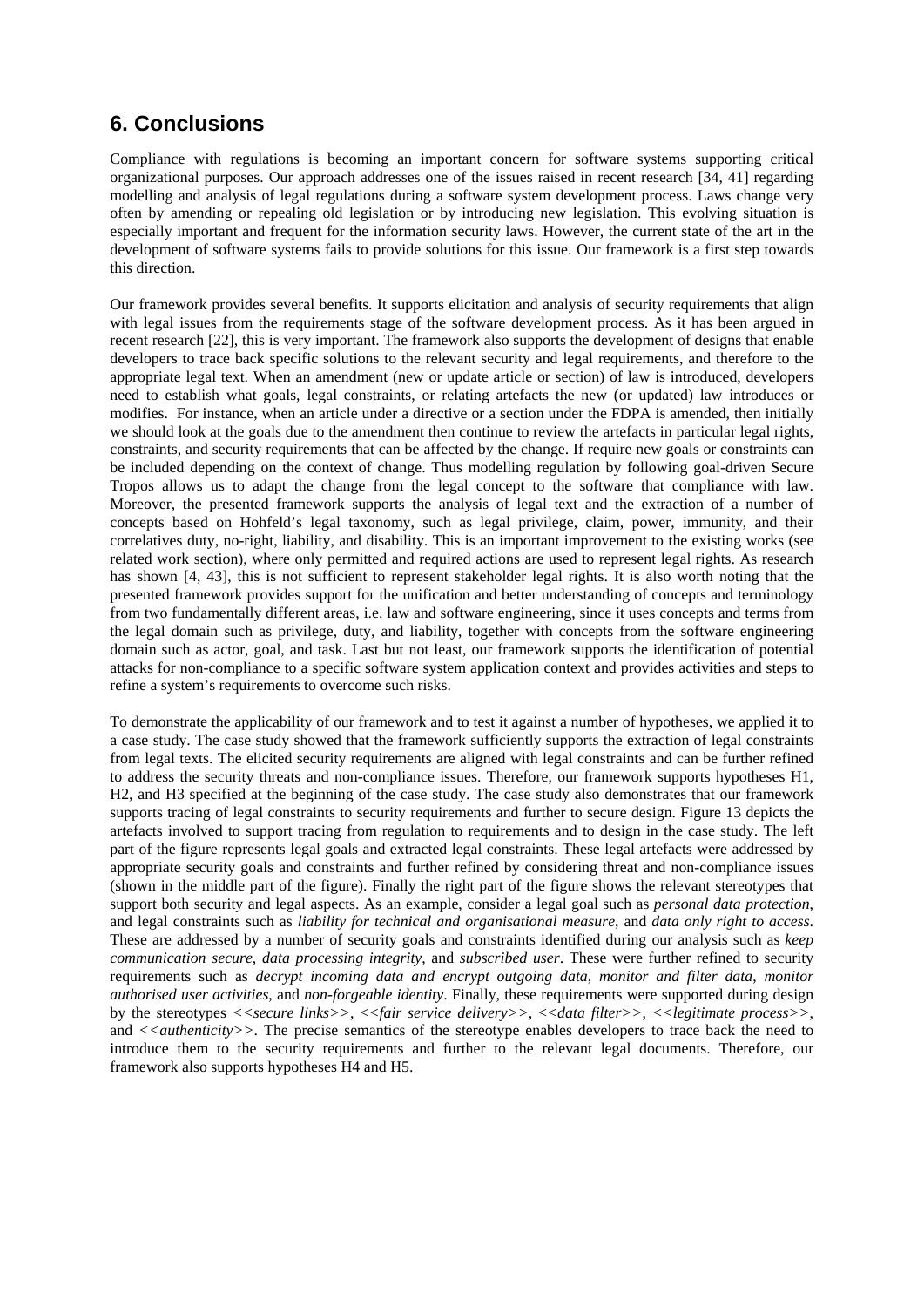

**Fig. 13 Tracing from regulation modelling to security requirements and design** 

However, the framework does not address every ambiguity from legal text, especially when the legal text concerns with measuring some parameters (such as security level) that depend upon several other issues. To address this issue, we are planning to integrate risk management activities into the framework. Moreover, during the course of the framework development and its application to the case study, we have identified the need to develop appropriate tools. Currently, we are using tools that belong to some of the components of our framework such as the Secure Tropos tool and the UMLsec tool. However, neither of these tools directly supports to elicit legal rights, correlatives, and legal constraints, therefore we had to manually work to analyse the legal text during the case study. But once legal constraints are identified, then the Secure Tropos tool supports the analysis of the legal constraints along with security constraints through the security and legal dependency of the actor model. Further analysis for non-compliance issues of the system under development is also supported by the tool during the security attack scenarios analysis. Finally, the UMLsec tool can verify the security and legal property of the stereotypes. We are currently working to further automate the support provided by these tools. Moreover, we would like to analyse regulations of other domains such as the health care and financial domains.

#### **References**

- [1] A. Herrmann, D. Kerkow and J. Doerr, Exploring the Characteristics of NFR Methods a Dialogue about two Approaches, REFSQ - Workshop on Requirements Engineering for Software Quality (2007), Foundations of Software Quality, 2007.
- [2] A. Herrmann and B. Paech, MOQARE: misuse-oriented quality requirements engineering, Requirements Engineering Journal, vol 13, Number 1, January 2008.
- [3] A. van Lamsweerde and E. Letier, Handling Obstacles in Goal-Oriented Requirements Engineering, IEEE Transactions on Software Engineering, Special Issue on Exception Handling, Vol 26, no 10, October 2000, pp. 978-1005.
- [4] A. Siena, J. Mylopoulos, A. Perini and A. Susi, From Laws to Requirements, 1st International Workshop on Requirements Engineering and Law (Relaw'08).
- [5] Bundesdatenschutzgesetz Federal Data Protection Act (as of 15 November 2006), http://www.bfdi.bund.de.
- [6] C. B. Haley, R. Laney, J. D. Moffett and B. Nuseibeh, Arguing Satisfaction of Security Requirements, in Integrating Security and Software Engineering: Advances and Future Visions, pp. 16-43, Idea Publishing Group, 2006.
- [7] C. B. Haley, R. C. Laney, J. D. Moffett, and B. Nuseibeh, Security requirements engineering: A framework for representation and analysis. IEEE Trans. Software Eng., 34(1):133–153, 2008.
- [8] Common attack pattern enumeration and classification (CAPEC). http://capec.mitre.org/.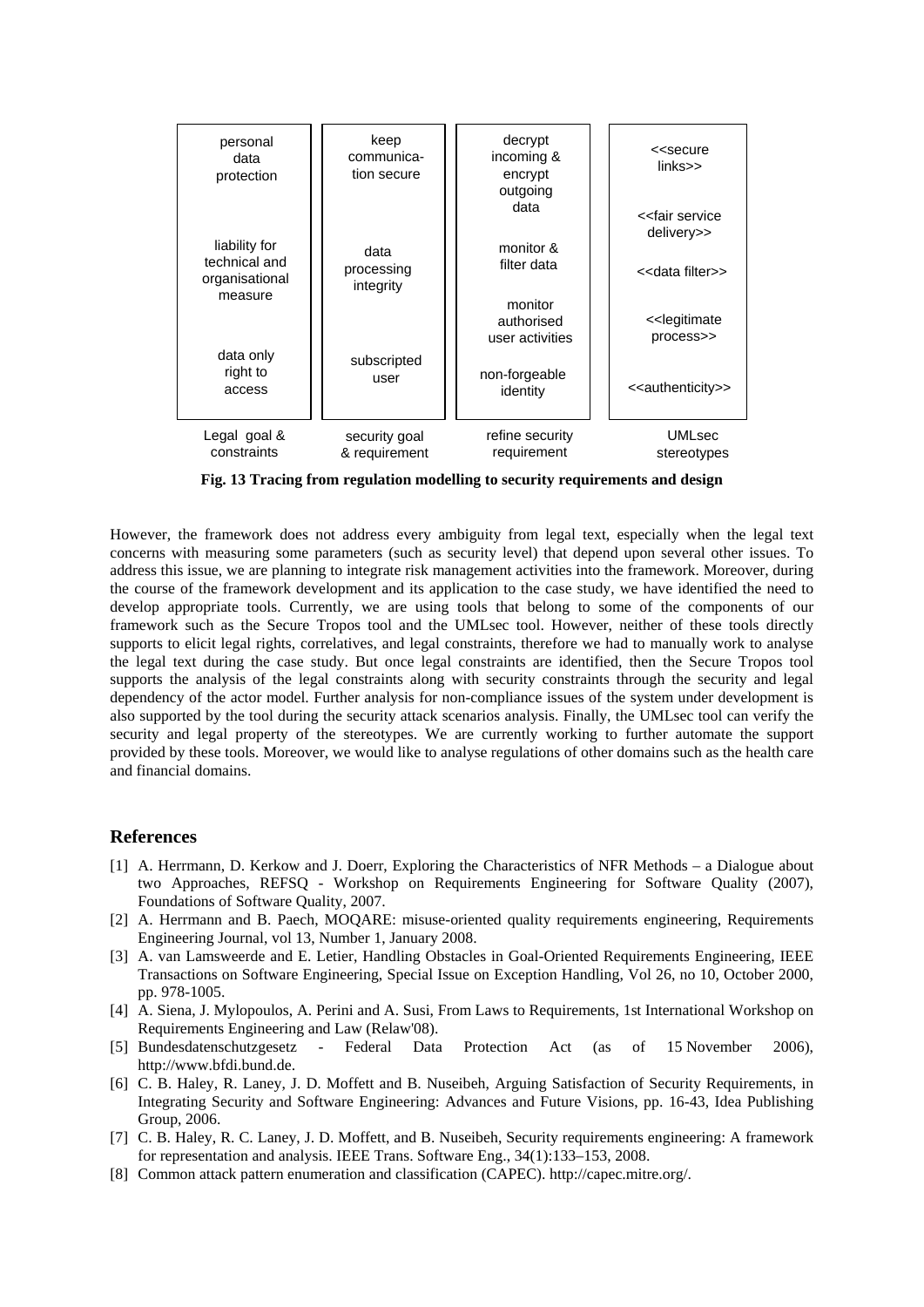- [9] D. Firesmith, Engineering Security Requirements, in Journal of Object Technology, vol. 2, no. 1, January-February 2003, http://www.jot.fm/issues/issues\_2003\_01/column6.
- [10]D. Mellado, E. Medina and M. Piattini, A common criterion based security requirements engineering process for the development of secure information system. Computer standards & interfaces, 29:244–253, June 2007.
- [11]F. Massacci, M. Prest and N. Zannone, Using a Security Requirements Engineering Methodology in Practice: The compliance with the Italian Data Protection Legislation, Technical Report DIT-04-103, 2004.
- [12]G. Sindre and A. L. Opdahl, Eliciting Security Requirements with Misuse Cases, Requirements Engineering, 10(1):34-44, January 2005.
- [13]G. Sartor, Fundamental Legal Concepts: A Formal and Teleological Characterisation, EUI working paper LAW No. 2006/11.
- [14] H. Mouratidis and P. Giorgini, Integrating Security and Software Engineering: Advances and Future Visions, Idea Group Publishing, 2006.
- [15]H. Mouratidis, J. Jürjens and J. Fox, Towards a Comprehensive Framework for Secure Systems Development, CAiSE 2006, Lecture Notes in Computer Science 4001,pp. 48-62, Springer-Verlag, 2006.
- [16]H. Mouratidis, P. Giorgini and G. Manson, When Security Meets Software Engineering: A Case of Modelling Secure Information Systems. In Information Systems, Elsevier, Vol. 30, Issue 8, pp. 609-629, Elsevier, 2005.
- [17]H. Mouratidis, A Security Oriented Approach in the Development of Multiagent Systems: Applied to the Management of the Health and Social Care Needs of Older People in England. PhD thesis, University of Sheffield, U.K., 2004.
- [18]H. Mouratidis and P. Giorgini, Security Attack Testing (SAT) testing the security of information systems at design time. Inf. Syst. 32(8): 1166-1183 , 2007.
- [19]H. Mouratidis and P. Giorgini, Integrating Security and Software Engineering: An Introduction, in Integrating Security and Software Engineering: Advances and Future Actions, pp. 1-14, Idea Publishing Group, 2006.
- [20]H. Mouratidis and P. Giorgini, Secure Tropos: A Security-Oriented Extension Of The Tropos Methodology, International Journal of Software Engineering and Knowledge Engineering, © World Scientific Publishing Company.
- [21]Information society, Summary of legislation, European Commission, http://europa.eu/legislation\_summaries /information\_society/ index\_en.htm.
- [22]J. Saltzer and M. Schroeder, The protection of information in computer systems. Proceedings of the IEEE, 63(9):1278–1308, September 1975.
- [23] J. Jürjens, Secure Systems Development with UML, Springer-Verlag, 2004.
- [24]J. Jürjens and P. Shabalin, Tools for Secure Systems Development with UML. FASE 2004/05 special issue of the International Journal on Software Tools for Technology Transfer, Springer, Volume 9, Numbers 5-6 / October, 2007, pp. 527-544.
- [25]J. Jürjens, Sound methods and effective tools for model-based security engineering with UML. ICSE 2005, ACM, pp. 322-331, 2005.
- [26]L. Chung, B. A. Nixon, E. Yu and J. Mylopoulos, Non-Functional Requirements in Software Engineering, Kluwer Academic Publishers, 1999.
- [27]M. J. May, C. A. Gunter and I. Lee, Privacy APIs: Access Control Techniques to Analyze and Verify Legal Privacy Policies, Proc. of the 19th Computer Security Foundations Workshop, July 2006.
- [28]Medical Privacy National Standards to Protect the Privacy of Personal Health Information. Office for Civil Rights, US Department of Health and Human Services 2000. http://www.hhs.gov/ocr/hipaa/finalreg.html.
- [29]N. R. Mead, Identifying Security Requirements Using the Security Quality Requirements Engineering (SQUARE) Method, in Integrating Security and Software Engineering, pp. 44-69, Idea Publishing Group, 2006.
- [30]Online news of November 15, 2004, http://digital.dmreview.com/dmreview.
- [31]P. Bresciani, P. Giorgini, F. Giunchiglia and J. Mylopoulos, A Perini, TROPOS: An Agent Oriented Software Development Methodology. In Journal of Autonomous Agents and Multi-Agent Systems, Kluwer Academic Publishers Volume 8, Issue 3, Pages 203-236, 2004.
- [32]P. Devanbu and S. Stubblebine, Software Engineering for Security: a Roadmap. In Proceedings of ICSE 2000 (the conference of the future of Software engineering), 2000.
- [33]P. Giorgini, F. Massacci, J. Mylopoulos and N. Zannone, Modelling Security Requirements through Ownership, Permission and Delegation. In Proceedings of the 13th IEEE International Requirements Engineering Conference (RE'05), IEEE Computer Society Press, 29 August - 2 September 2005.
- [34]P. N. Otto and A. I. Antón, Addressing Legal Requirements in Requirements Engineering, 15th IEEE International R. E. Conference, 2007.
- [35]Privacy Guidelines for Developing Software Products and Services, Version 3.1, September, 2008, http://download.microsoft.com.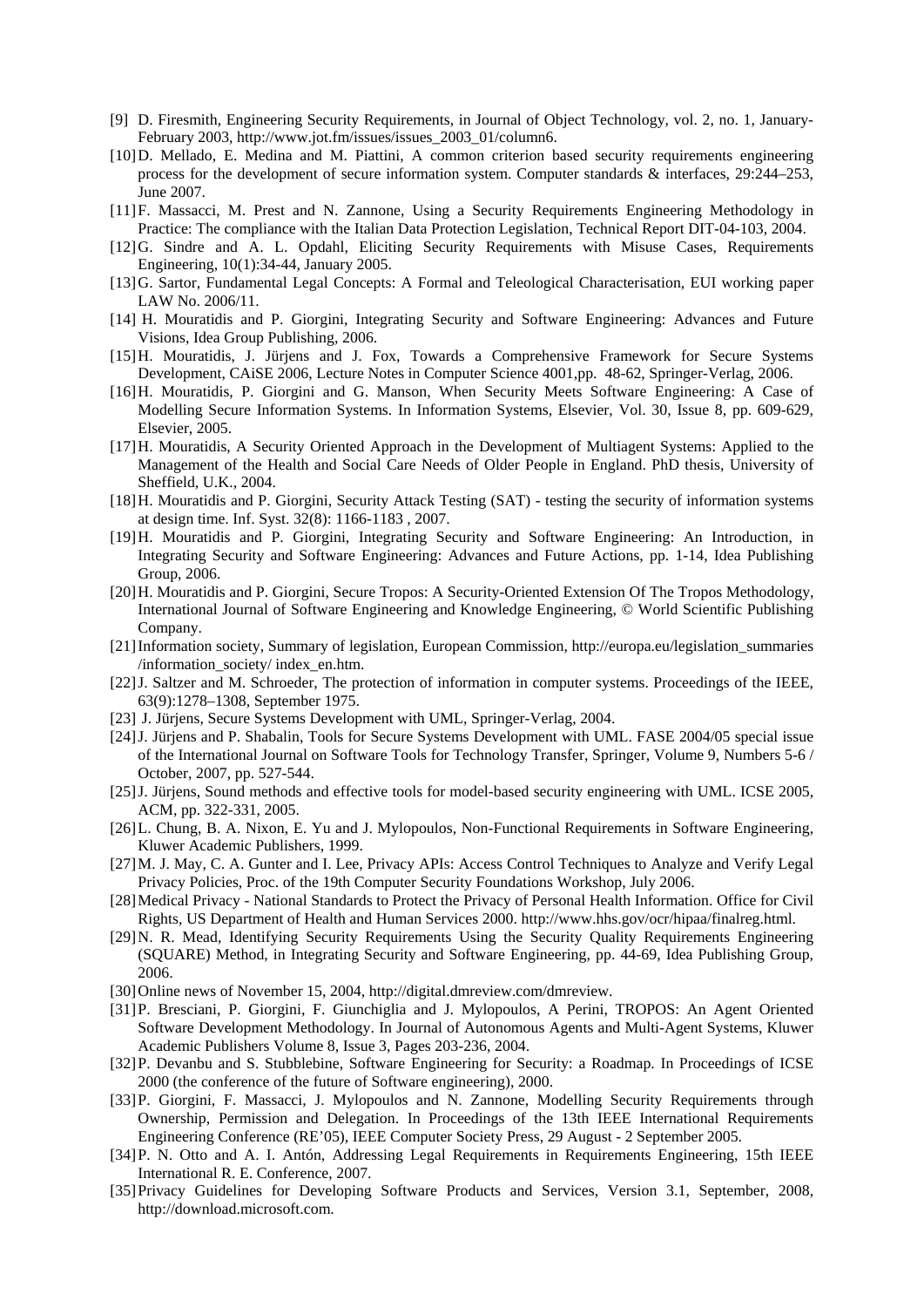- [36]R. Darimont and M. Lemoine, Goal-oriented Analysis of Regulations, Regulations Modelling and their Validation and Verification.
- [37]S. Islam and W. Dong, Security Requirements Addressing Security Risks for Improving Software Quality. In Workshop-Band Software-Qualitätsmodellierung und -bewertung (SQMB '08), Technical Report TUM-I0811, Technische Universität München, 2008, Munich, Germany, 2008.
- [38]S. Islam and J. Jürjens, Incorporating Security Requirements from Legal Regulations into UMLsec model, Modelling Security Workshop (MODSEC08), In Association with MODELS '08, Toulouse, France, September, 2008.
- [39]S. Ghanavati, D. Amyot, and L. Peyton, Towards a framework for tracking legal compliance in healthcare. In J. Krogstie, A. L. Opdahl, and G. Sindre, editors, 19th International Conference on Advanced Information Systems Engineering (CAiSE'07), pages 218–232. Springer, 2007.
- [40]T. D. Breaux, M.W. Vail and A.I. Antón, Towards Regulatory Compliance: Extracting Rights and Obligations to Align Requirements with Regulations, Proc. of the 13th IEEE Int'l Conf. on Requirement Engineering., September 2006.
- [41]T. D, Breaux and A. I. Antón, Analyzing Regulator Rules for privacy and Security Requirements, IEEE transactions on software engineering, Vol. 34, No. 1, January-February 2008.
- [42]T. D. Breaux and A. I. Antón, Deriving Semantic Models from Privacy Policies, IEEE 6th Workshop on Policies for Distributed Systems and Networks, Stockholm, Sweden, pp. 67-76, 2005.
- [43]W. N. Hohfeld, Fundamental Legal Conceptions as Applied in Judicial Reasoning. Yale Law Journal 23(1), 1913.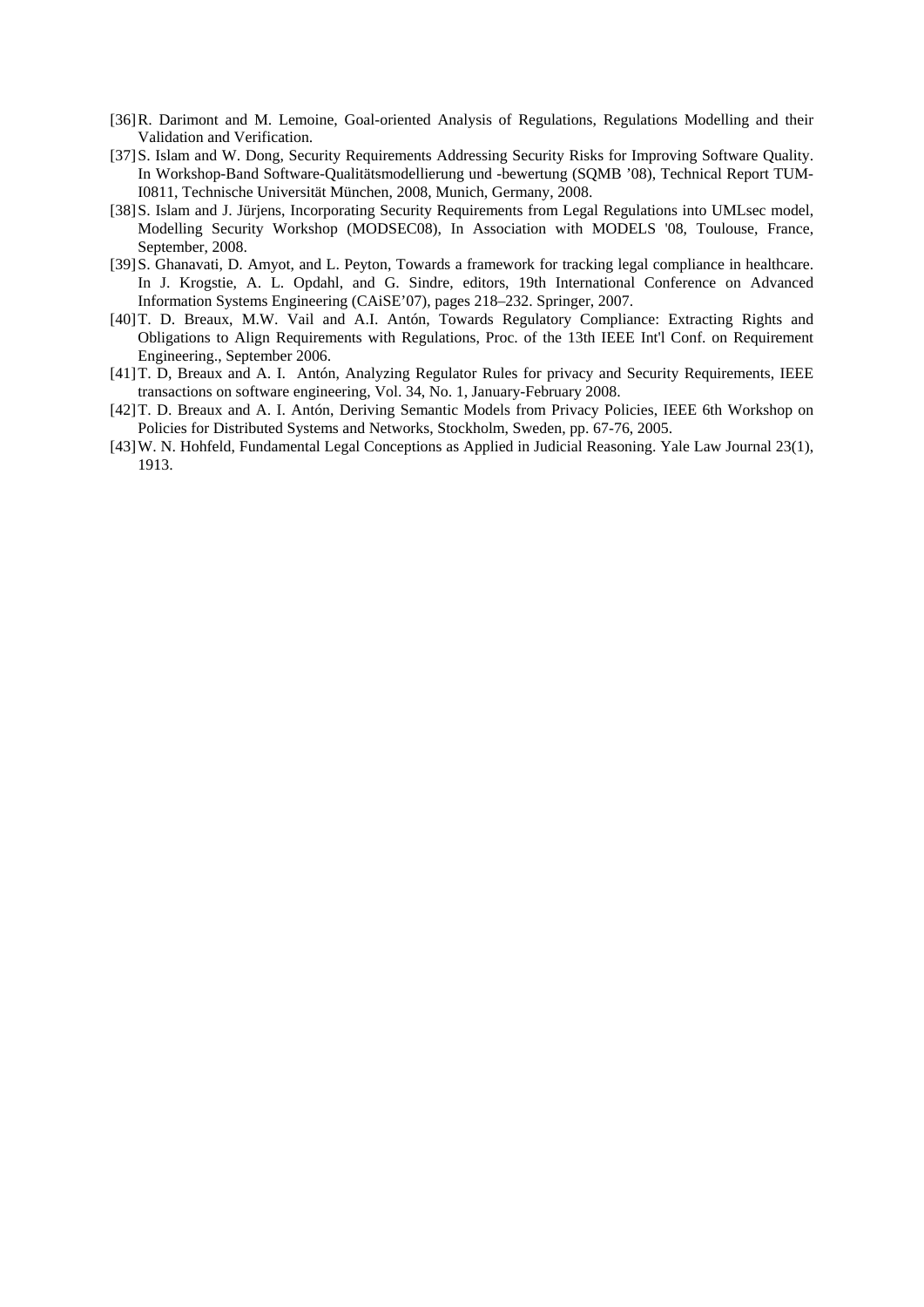*Shareeful Islam* is currently a PhD student at the research group Software & System Engineering, Institut für Informatik (I4) of the Technische Universität München, Germany. He received the M.Sc. degree in Information Communication System Security from the Royal Institute of Technology / Stockholm University in 2004. He also received M.Sc. degree in Computer Science and B.Sc. (Hon's) in applied physics and electronics from the University of Dhaka, Bangladesh in 2000 and 1998. He completed the ISO 9001:2001 lead auditor certification. Before starting his PhD, he worked as an Assistant Professor at the Institute of Information Technology (IIT), University of Dhaka, Bangladesh. His main research interests are in the field of software development risk management and software security. Special interests are risk management model and security requirements engineering. Please contact him at islam@in.tum.de.



*Haralambos Mouratidis* holds a B.Eng. (Electronics with Computing Science) from the University of Wales, Swansea, U.K. and M.Sc. (Data Communications) and PhD (Secure Software Engineering) degrees from the University of Sheffield, U.K. Dr. Mouratidis is Principal Lecturer in Secure Systems and Software Development at the School of Computing, Information Technology and Engineering (CITE), University of East London. His research interests are related to security requirements engineering, secure information systems development and methodologies and methods for secure software systems. He has been involved in the organisation of national and international events related to his research interests as General Chair (e.g. SASEMAS), Programme Chair (e.g. AOIS, AC&T, ICGeS), and as Programme Committee member (e.g. CAiSE, ICEIS, SECRYPT, IEEE IAT). He is Editor in Chief of the International Journal of Computer Science and Security and he has reviewed for a number of journals including IEEE Transactions on Software Engineering, the International Journal of Software Engineering and Knowledge Engineering, the Software Quality Journal, the International Journal on Information and Software Technology, the International Journal of Software and Systems Modelling, and the Data & Knowledge International Journal. Dr. Mouratidis is (and has been) actively involved in various international projects and collaborations and he is member of the Special Interest Group on Secure Software Development of the Cyber Security Knowledge Transfer Network in U.K (www.ktn.qinetiq-tim.net). He has hold a visiting research fellowship with British Telecom (BT) and he has received funding from the Engineering and Physical Sciences Research Council (EPSRC - UK), Higher Education Funding Council for England (HEFCE) / University of East London, the Royal Academy of Engineering and the National Institute of Informatics (NII - Japan). He has published more than 80 referred papers in high quality journals (such as Information Systems, Computers & Security) and international conferences (such as IEEE RE, CAiSE, and ER). He is editor of a special issue of the Requirements Engineering Journal (on Security Requirements Engineering) and of a forthcoming book on Software Engineering for Secure Systems: Industrial and Research Perspectives from IGI Publishing. Please contact him at haris@uel.ac.uk.



*Jan Jürjens* is a Professor at the Chair for Software Engineering (LS 14), Department for Computer Science, Technical University Dortmund (Germany), the Scientific Coordinator "Enterprise Engineering" and Attract research group leader at the Fraunhofer Institute for Software and Systems Engineering ISST (Dortmund), and a Senior Member of Robinson College (Univ. Cambridge, UK). He is PI of several projects financed by Microsoft